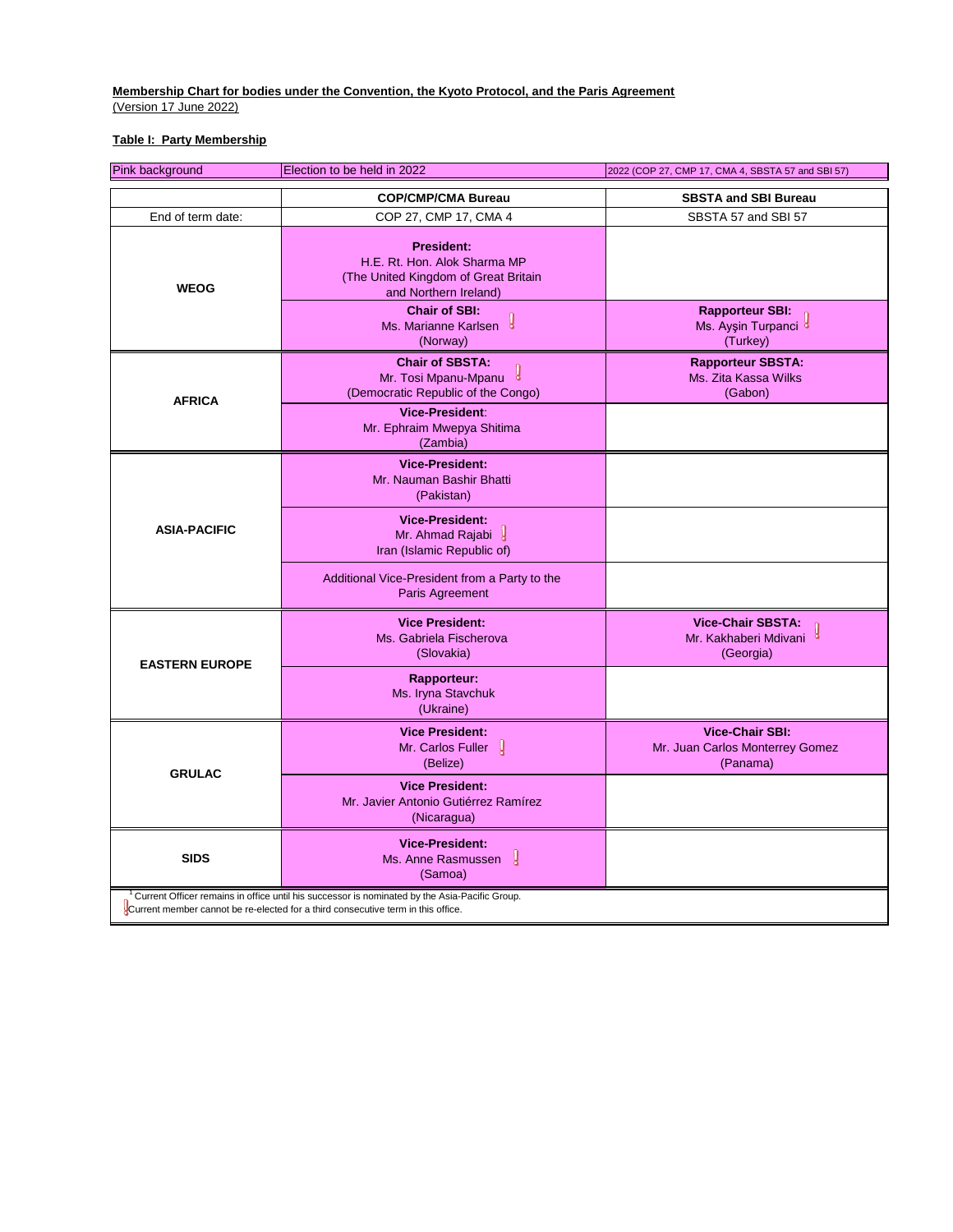| <b>Purple background</b> | Election to be held in 2022                                                  | 2022 (CO |
|--------------------------|------------------------------------------------------------------------------|----------|
| Green background         | Election to be held in 2023                                                  | 2023 (CO |
| <b>Grey background</b>   | Position vacant or current officer remains in office until successor elected |          |

| <b>Purple background</b> | Election to be held in 2022                                                    |                                                                              | 2022 (COP 27, CMP 17, CMA 4)                                                 |                                                 |                                                |                                                      |
|--------------------------|--------------------------------------------------------------------------------|------------------------------------------------------------------------------|------------------------------------------------------------------------------|-------------------------------------------------|------------------------------------------------|------------------------------------------------------|
| <b>Green background</b>  | Election to be held in 2023                                                    |                                                                              |                                                                              |                                                 | 2023 (COP 28, CMP 18, CMA 5)                   |                                                      |
| <b>Grey background</b>   |                                                                                | Position vacant or current officer remains in office until successor elected |                                                                              |                                                 |                                                |                                                      |
|                          | <b>Adaptation Committee</b>                                                    | <b>Advisory Board of the CTCN</b>                                            | <b>Paris Committee</b><br>on Capacity-building                               | <b>Technology Executive</b><br><b>Committee</b> | <b>Standing Committee</b><br>on Finance        | <b>WIM Executive Committee</b><br>on Loss and Damage |
| End of term date         | 1st meeting of the body after<br>the elections                                 | 1st meeting of the body after the<br>elections                               | 1st meeting of the next year                                                 | 1st meeting of the body after<br>the elections  | 1st meeting of the body after the<br>elections | 1st meeting of the body after the<br>elections       |
| <b>AFRICA</b>            | <b>Member:</b><br>Ms. Funanani Muremi<br>(South Africa)                        |                                                                              | <b>Member:</b><br>Ms. Renilde Ndayishimiye J<br>(Burundi)                    |                                                 |                                                |                                                      |
|                          | <b>Member:</b><br>Ms. Mariam Allam<br>(Egypt)                                  |                                                                              | <b>Member:</b><br><b>Ms. Farhat Mbarouk</b><br>(United Republic of Tanzania) |                                                 |                                                |                                                      |
| <b>ASIA-PACIFIC</b>      | <b>Member:</b><br>Mr. Kazem Kashefi &<br>(Iran (Islamic Republic of))          |                                                                              | <b>Member:</b><br>Ms. Yongxiang Zhang $\int$<br>(China)                      |                                                 |                                                |                                                      |
|                          | <b>Member:</b><br>Ms. Liu Shuo<br>(China)                                      |                                                                              | <b>Member:</b><br>Mr. Yousif Muayad<br>$($ raq $)$                           |                                                 |                                                |                                                      |
| <b>EASTERN EUROPE</b>    | <b>Member:</b><br>Ms. Iryna Trofimova<br>(Ukraine)                             |                                                                              | <b>Member:</b><br>Ms. Marzena Chodor &<br>(Poland)                           |                                                 |                                                |                                                      |
|                          | <b>Member:</b><br>Mr. Vladimir M. Kattsov <sup>2</sup><br>(Russian Federation) |                                                                              | <b>Member:</b><br>Mr. Hayrapet Hakobyan<br>(Armenia)                         |                                                 |                                                |                                                      |
| <b>GRULAC</b>            | <b>Member:</b><br>Ms. Rita Mishaan Rossell<br>(Guatemala)                      |                                                                              | <b>Member:</b><br>Ms. Rosibel Martínez (Honduras)                            |                                                 |                                                |                                                      |
|                          | <b>Member:</b><br>Ms. Rosa Morales Saravia<br>(Peru)                           |                                                                              | Member:<br><b>Nomination Pending</b>                                         |                                                 |                                                |                                                      |
| <b>WEOG</b>              | <b>Member:</b><br>Ms. Giuliana Torta<br>(Italy)                                |                                                                              | <b>Member:</b><br>Ms. Roberta lanna<br>(Italy)                               |                                                 |                                                |                                                      |
|                          | <b>Member:</b><br>Ms. Britta Horstmann<br>(Germany)                            |                                                                              | <b>Member:</b><br>Ms. Hannah Lyons<br>(United States of America)             |                                                 |                                                |                                                      |
| <b>SIDS</b>              | <b>Member:</b><br>Ms. Rhianna Neely<br>(Bahamas)                               |                                                                              | <b>Member:</b><br>Mr. Crispin d'Auvergne<br>(Saint Lucia)                    |                                                 |                                                |                                                      |
| <b>LDCs</b>              | <b>Member:</b><br><b>Ms. Tshering Yangzom</b><br>(Bhutan)                      |                                                                              | Member:<br>Ms. Kunzang<br>(Bhutan)                                           |                                                 |                                                |                                                      |

**Membership Chart for bodies that serve the Convention, the Kyoto Protocol, and/or the Paris Agreement** 

(Version 17 June 2022)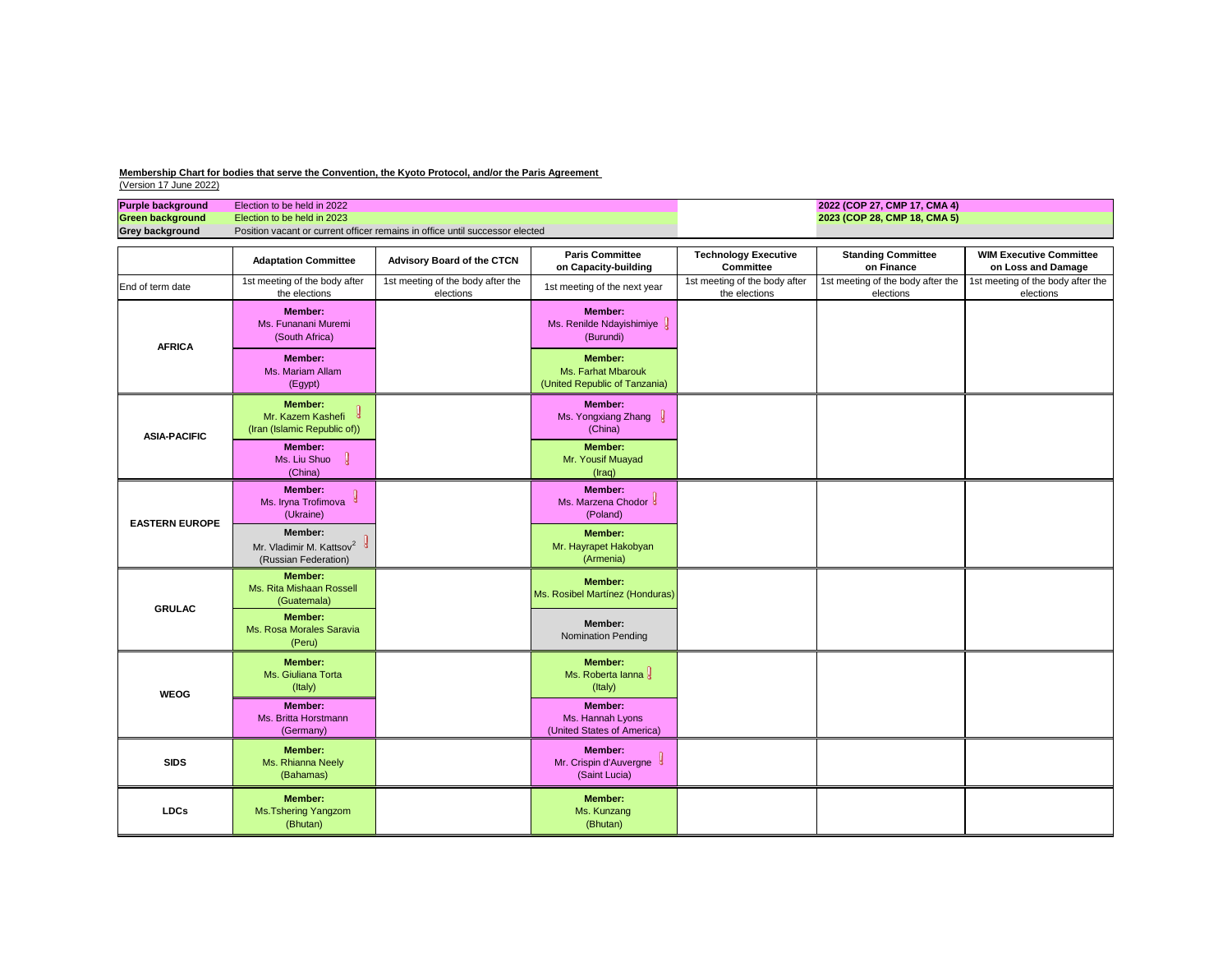nunication from the Chair of the Asia-Pacific Group, dated 16 June 2022, Mr. Abdelrahman M. Al-Gwaiz (Saudi Arabia) will serve as member until COP27 at which time he will be replaced by an expe from India.

 $3$  In accordance with the communication from the Chair of the Asia-Pacific Group, dated 16 June 2022, Mr. Ali Waqas Malik (Pakistan) will serve as member until COP27 at which time he will be replaced by an expert from th Republic of Korea.

| <b>Purple background</b><br>Green background<br><b>Grey background</b> | Election to be held in 2022<br>Election to be held in 2023                                 | Position vacant or current officer remains in office until successor elected                                                                                                                                                                                                                                                                                                                                                                                                                                                                                                                       |                                                |                                                                                         | 2022 (COP 27, CMP 17, CMA 4)<br>2023 (COP 28, CMP 18, CMA 5)                               |                                                                                   |
|------------------------------------------------------------------------|--------------------------------------------------------------------------------------------|----------------------------------------------------------------------------------------------------------------------------------------------------------------------------------------------------------------------------------------------------------------------------------------------------------------------------------------------------------------------------------------------------------------------------------------------------------------------------------------------------------------------------------------------------------------------------------------------------|------------------------------------------------|-----------------------------------------------------------------------------------------|--------------------------------------------------------------------------------------------|-----------------------------------------------------------------------------------|
|                                                                        | <b>Adaptation Committee</b>                                                                | <b>Advisory Board of the CTCN</b>                                                                                                                                                                                                                                                                                                                                                                                                                                                                                                                                                                  | <b>Paris Committee</b><br>on Capacity-building | <b>Technology Executive</b><br><b>Committee</b>                                         | <b>Standing Committee</b><br>on Finance                                                    | <b>WIM Executive Committee</b><br>on Loss and Damage                              |
| End of term date                                                       | 1st meeting of the body after<br>the elections                                             | 1st meeting of the body after the<br>elections                                                                                                                                                                                                                                                                                                                                                                                                                                                                                                                                                     | 1st meeting of the next year                   | 1st meeting of the body after<br>the elections                                          | 1st meeting of the body after the<br>elections                                             | 1st meeting of the body after the<br>elections                                    |
|                                                                        | <b>Member:</b><br>$\mathbf{Q}$<br>Mr. Naeem Ashraf<br>(Pakistan)                           | <b>Government Representative:</b><br>Ms. Iniobong Abiola-Awe<br>(Nigeria, Africa)                                                                                                                                                                                                                                                                                                                                                                                                                                                                                                                  |                                                | <b>Member:</b><br>Ms. Monique Motty<br>(Democratic Republic of the<br>Congo, Africa)    | <b>Member:</b><br>Mr. Zaheer Fakir<br>(South Africa, Africa)                               | <b>Member:</b><br>Mr. Igor Tola Kogadou<br>(Central Africa Republic, Africa)      |
|                                                                        | <b>Member:</b><br>Ms. Karina Barrera <sup>1</sup><br>(Ecuador)                             | <b>Government Representative:</b><br>Mr. Moses Omedi  <br>(Kenya, Africa)                                                                                                                                                                                                                                                                                                                                                                                                                                                                                                                          |                                                | <b>Member:</b><br>Mr. Ladislaus Kyaruzi  <br>(Tanzania, Africa)                         | <b>Member:</b><br>Mr. Mohamed Nasr<br>(Egypt, Africa)                                      | <b>Member:</b><br>Ms. Sumaya Zakieldeen<br>(Sudan, Africa)                        |
|                                                                        |                                                                                            | <b>Government Representative:</b><br>Mr. Chang Yune Lee<br>(Republic of Korea, Asia-Pacific)                                                                                                                                                                                                                                                                                                                                                                                                                                                                                                       |                                                | <b>Member:</b><br>Mr. Hamza Merabet &<br>(Algeria, Africa)                              | <b>Member:</b><br>Mr. Abdelrahman M. Al-Gwaiz <sup>2</sup><br>(Saudi Arabia, Asia-Pacific) | <b>Member:</b><br>Mr. Faisal Al Swied<br>(Saudi Arabia, Asia-Pacific)             |
|                                                                        |                                                                                            | <b>Government Representative:</b><br>Mr. Zhong Ping<br>(China, Asia-Pacific) <sup>°</sup>                                                                                                                                                                                                                                                                                                                                                                                                                                                                                                          |                                                | Member:<br>Mr. Suil Kang<br>(Republic of Korea, Asia-<br>Pacific)                       | <b>Member:</b><br>Mr. Ali Waqas Malik <sup>3</sup><br>(Pakistan, Asia-Pacific)             | <b>Member:</b><br>Mr. Muhammad Imran Khan<br>(Pakistan Asia-Pacific)              |
|                                                                        |                                                                                            | <b>Government Representative:</b><br>Mr. Pedro Garcia Brito U<br>(Dominican Republic, GRULAC)                                                                                                                                                                                                                                                                                                                                                                                                                                                                                                      |                                                | <b>Member:</b><br>Mr. Imran Khan<br>(Pakistan, Asia-Pacific)                            | <b>Member:</b><br>Mr. Javier Antonio Gutierrez<br>Ramirez<br>(Nicaragua, GRULAC)           | <b>Member:</b><br>Ms. Angela Rivera<br>(Colombia, GRULAC)                         |
| <b>NON-ANNEX I</b><br><b>PARTIES</b>                                   |                                                                                            | <b>Government Representative:</b><br>Mr. Pedro Borges<br>(Venezuela, GRULAC)                                                                                                                                                                                                                                                                                                                                                                                                                                                                                                                       |                                                | <b>Member:</b><br>Mr. Hassan Jangavar<br>(Iran (Islamic Republic of, Asia-<br>Pacific)) | <b>Member:</b><br>Mr. Ivan Zambrana Flores<br>(Bolivia, GRULAC)                            | <b>Member:</b><br>Ms. Camila Rodriguez<br>(Dominican Republic, GRULAC)            |
|                                                                        |                                                                                            | <b>Government Representative:</b><br>Ms. Maia Tskhvaradze<br>(Georgia, Eastern Europe)                                                                                                                                                                                                                                                                                                                                                                                                                                                                                                             |                                                | <b>Member:</b><br>Mr. Jorge Castro<br>(Uruguay, GRULAC)                                 | <b>Member:</b><br>Mr. Zerihun Getu<br>(Ethiopia, LDCs)                                     | <b>Member:</b><br>Ms. Le-Anne Roper<br>(Jamaica, SIDS)                            |
|                                                                        |                                                                                            | <b>Government Representative:</b><br>Mr. Fred Onduri<br>(Uganda, LDCs)                                                                                                                                                                                                                                                                                                                                                                                                                                                                                                                             |                                                | Member:<br>Mr. Clifford Mahlung<br>(Jamaica, GRULAC)                                    | <b>Member:</b><br>Ms. Diann Black Layne<br>(Antigua and Barbuda, SIDS)                     | <b>Member:</b><br>Mr. Mohammed Hafijul Islam<br><b>Khan</b><br>(Bangladesh, LDCs) |
|                                                                        |                                                                                            | <b>Government Representative:</b><br>Mr. Christian Lohberger<br>(Papua New Guinea, SIDS)                                                                                                                                                                                                                                                                                                                                                                                                                                                                                                           |                                                | <b>Member:</b><br>Mr. Ambrosio Yobanolo<br>(Chile, GRULAC)                              | <b>Member:</b><br>Mr. Richard Muyungi<br>(United Republic of Tanzania)                     | <b>Member:</b><br>Mr. Nedal Katbeh-Bader<br>(State of Palestine)                  |
|                                                                        |                                                                                            |                                                                                                                                                                                                                                                                                                                                                                                                                                                                                                                                                                                                    |                                                | <b>Member:</b><br>Mr. Mareer Mohamed Husny<br>(Maldives, SIDS)                          | <b>Member:</b><br>Mr. Zhu Liucai<br>(China)                                                | <b>Member:</b><br>Mr. Jerome Ilagan<br>(Philippines)                              |
|                                                                        |                                                                                            |                                                                                                                                                                                                                                                                                                                                                                                                                                                                                                                                                                                                    |                                                | <b>Member:</b><br>Mr. Abdul Hamid<br>(Bangladesh, LDCs)                                 |                                                                                            |                                                                                   |
|                                                                        | Current member/alternate cannot be re-elected for a third consecutive term in this office. | In accordance with the communication dated 12 November 2021 from the Chair of G77 and China, the member from Ecuador (Ms. Karina Barrera) will serve the first year (2022) of the first term of office in this position, and t<br>member from Saudi Arabia (Mr. Abdulaziz Alamir) will serve the second year (2023) of the first term of office in this position.<br>$^{2}$ In accordance with the communication from the Chair of the Asia-Pacific Group, dated 16 June 2022. Mr. Abdelrahman M. Al-Gwaiz (Saudi Arabia) will serve as member until COP27 at which time he will be replaced by an |                                                |                                                                                         |                                                                                            |                                                                                   |

I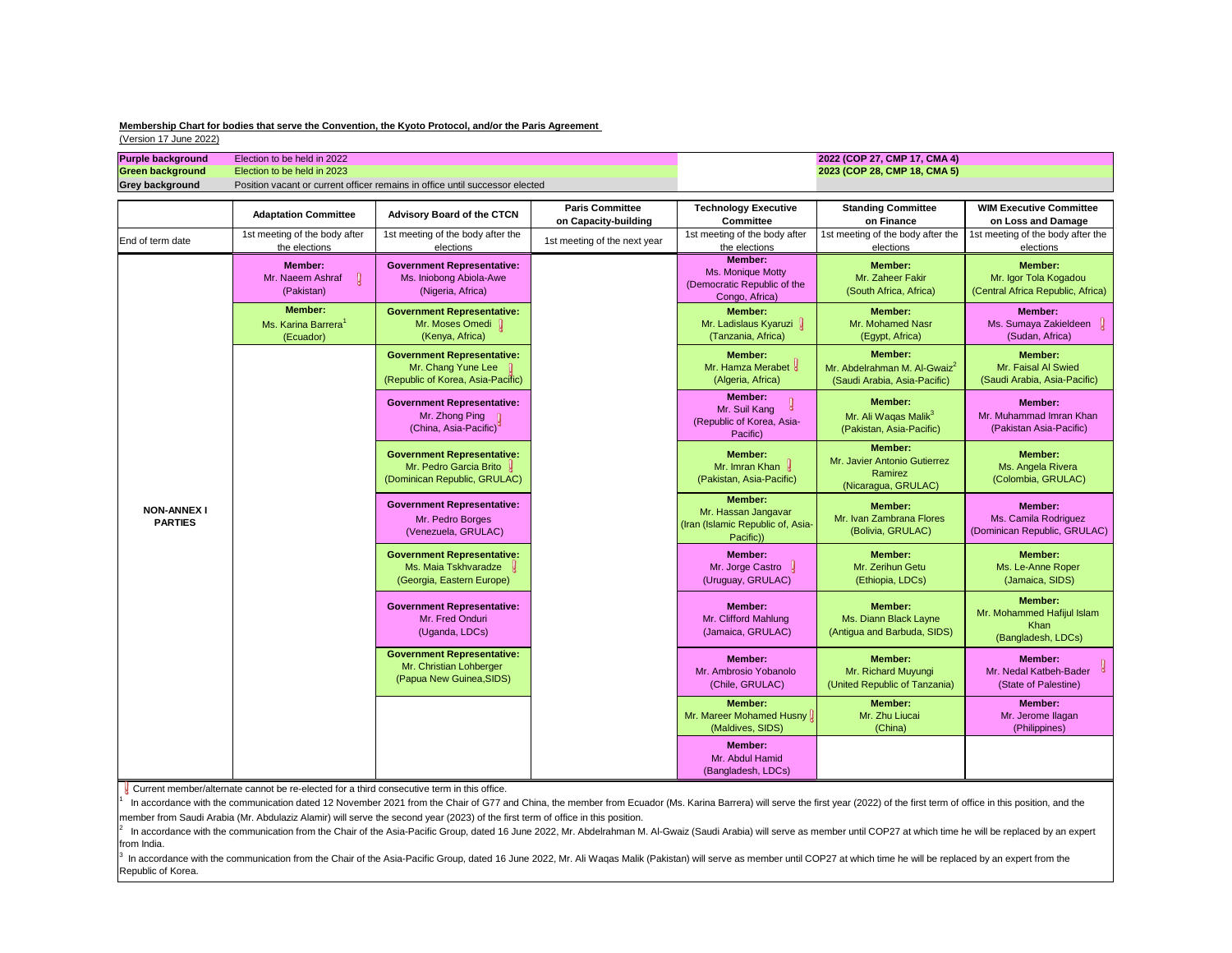| Green background<br><b>Grey background</b> | Election to be held in 2022<br>Election to be held in 2023         | Position vacant or current officer remains in office until successor elected        |                                                |                                                                  | 2022 (COP 27, CMP 17, CMA 4)<br>2023 (COP 28, CMP 18, CMA 5)     |                                                                                                 |
|--------------------------------------------|--------------------------------------------------------------------|-------------------------------------------------------------------------------------|------------------------------------------------|------------------------------------------------------------------|------------------------------------------------------------------|-------------------------------------------------------------------------------------------------|
|                                            | <b>Adaptation Committee</b>                                        | <b>Advisory Board of the CTCN</b>                                                   | <b>Paris Committee</b><br>on Capacity-building | <b>Technology Executive</b><br><b>Committee</b>                  | <b>Standing Committee</b><br>on Finance                          | <b>WIM Executive Committee</b><br>on Loss and Damage                                            |
| End of term date                           | 1st meeting of the body after<br>the elections                     | 1st meeting of the body after the<br>elections                                      | 1st meeting of the next year                   | 1st meeting of the body after<br>the elections                   | 1st meeting of the body after the<br>elections                   | 1st meeting of the body after the<br>elections                                                  |
|                                            | <b>Member:</b><br>Ms. Alice Gaustad<br>(Norway)                    | <b>Government Representative:</b><br>Mr. Erwin Rose<br>(United States of America) 8 |                                                | <b>Member:</b><br><b>Nomination Pending</b>                      | <b>Member:</b><br>Ms. Gabriela Blatter<br>(Switzerland)          | <b>Member:</b><br>Ms. Gemma Tanner<br>(United Kingdom of Great Britain<br>and Northern Ireland) |
|                                            | <b>Member:</b><br>Ms. Shella Biallas<br>(United States of America) | <b>Government Representative:</b><br>Mr. Jacek Trzosowski<br>(Poland)               |                                                | <b>Member:</b><br>Mr. Stefanos Minas<br>(Greece)                 | <b>Member:</b><br>Ms. Vicky Noens<br>(Belgium)                   | <b>Member:</b><br>Ms. Sierra Woodruff<br>(United States of America)                             |
|                                            |                                                                    | <b>Government Representative:</b><br>Mr. Ichiro Sato<br>(Japan)                     |                                                | <b>Member:</b><br>Mr. Igor Onopchuk &<br>(Ukraine)               | <b>Member:</b><br>Mr. Kevin Adams<br>(United States of America)  | <b>Member:</b><br>Mr. Frode Neergaard<br>(Denmark)                                              |
|                                            |                                                                    | <b>Government Representative:</b><br>Mr. Nicolas Galudec<br>(European Union)        |                                                | <b>Member:</b><br>Mr. Dietram Oppelt<br>(Germany)                | <b>Member:</b><br>Mr. Konstantin Kulikov<br>(Russian Federation) | <b>Member:</b><br>Ms. Maude Dufort-Labbe<br>(Canada)                                            |
| <b>ANNEX I</b><br><b>PARTIES</b>           |                                                                    | <b>Government Representative:</b><br>Mr. Stefanos Minas<br>(Greece)                 |                                                | <b>Member:</b><br>Mr. Stig Svenningsen<br>(Norway)               | <b>Member:</b><br>Ms. Fiona Gilbert<br>(Australia)               | <b>Member:</b><br>Mr. Evgeniy Sokolov<br>(Russian Federation)                                   |
|                                            |                                                                    | <b>Government Representative:</b><br>Ms. Orly Jacob<br>(Canada)                     |                                                | <b>Member:</b><br>Mr. Sergio La Motta<br>(Italy)                 | <b>Member:</b><br>Mr. Toru Sugio<br>(Japan)                      | Member:<br>Ms. Stella Brozek-Everaert<br>(European Union)                                       |
|                                            |                                                                    | <b>Government Representative:</b><br>Mr. Mykhailo Chyzhenko<br>(Ukraine)            |                                                | <b>Member:</b><br>Ms. Kinga Csontos<br>(Hungary)                 | <b>Member:</b><br>Mr. Mattias Frumerie<br>(Sweden)               | <b>Member:</b><br>Ms. Viktoriia Shtets<br>(Ukraine)                                             |
|                                            |                                                                    | <b>Government Representative:</b><br>Ms.Sigrid Persson<br>(Sweden)                  |                                                | <b>Member:</b><br>Mr. Erwin Rose &<br>(United States of America) | <b>Member:</b><br>Ms. Bianca Moldovean<br>(Romania)              | Member:<br>Mr. Penehuru Lefale<br>(New Zealand)                                                 |
|                                            |                                                                    | <b>Government Representative:</b><br>Ms. Lorena Prado<br>(Spain)                    |                                                | <b>Member:</b><br>Mr. Kenichi Wada<br>(Japan)                    | <b>Member:</b><br>Ms. Gertraud Wollansky<br>(Austria)            | <b>Member:</b><br>Ms. Kajsas Fernström Natby<br>(Sweden)                                        |
|                                            |                                                                    |                                                                                     |                                                |                                                                  | <b>Member:</b><br>Ms. Apollonia Miola<br>(European Union)        | Member:<br>Mr. Alfonso Pino<br>(Spain)                                                          |

be re-elected for a third consecu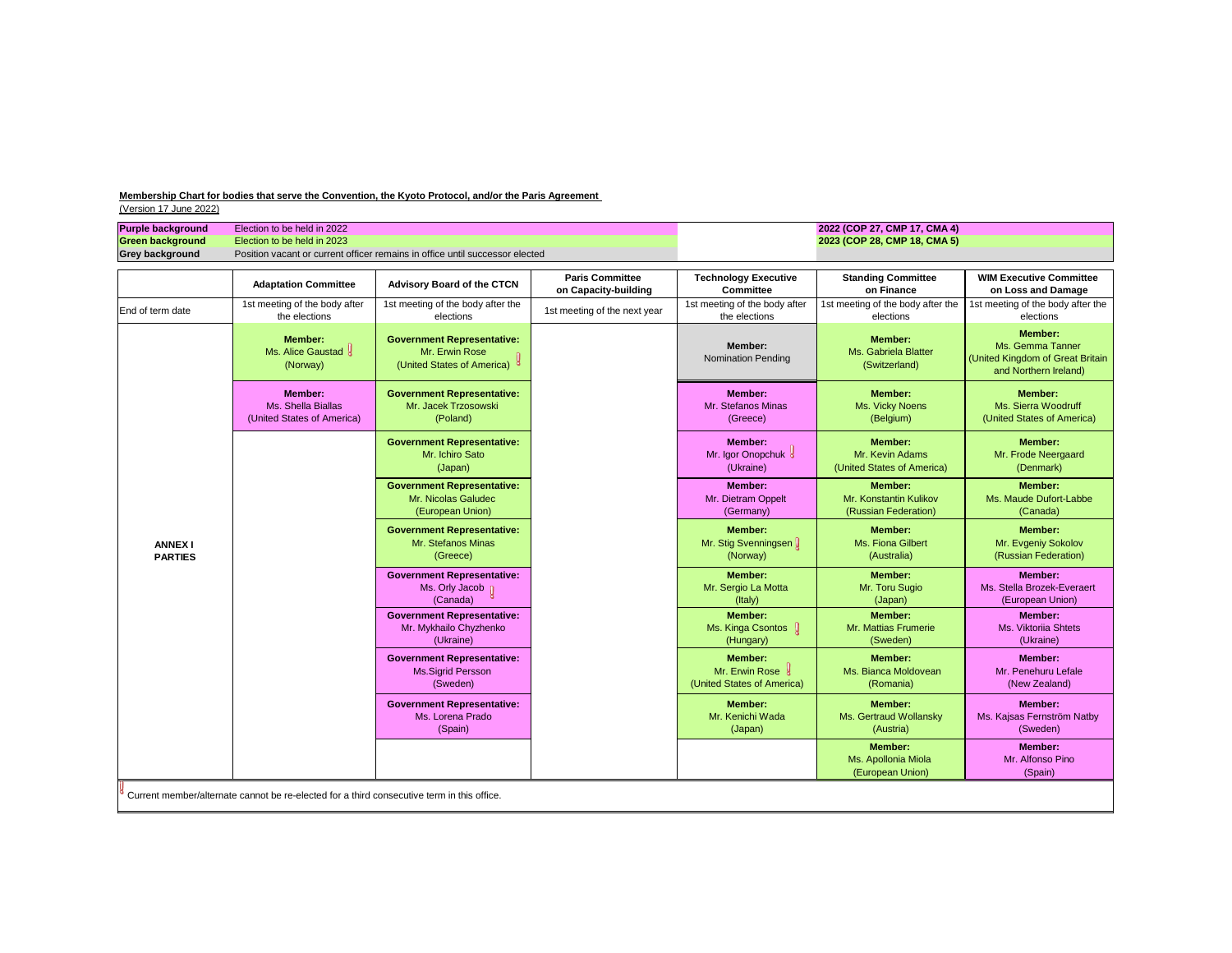| <b>Purple background</b>                              | Election to be held in 2022                                                                                                                                                                                                                                                                                                 |                                                                                                            |                                                                        | 2022 (COP 27, CMP 17, CMA 4)                                                                |
|-------------------------------------------------------|-----------------------------------------------------------------------------------------------------------------------------------------------------------------------------------------------------------------------------------------------------------------------------------------------------------------------------|------------------------------------------------------------------------------------------------------------|------------------------------------------------------------------------|---------------------------------------------------------------------------------------------|
| <b>Green background</b>                               | Election to be held in 2023                                                                                                                                                                                                                                                                                                 |                                                                                                            |                                                                        | 2023 (COP 28, CMP 18, CMA 5)                                                                |
| <b>Orange background</b>                              | Election to be held in 2024                                                                                                                                                                                                                                                                                                 |                                                                                                            |                                                                        | 2024 (COP 29, CMP 19, CMA 6)                                                                |
| <b>Grey background</b>                                |                                                                                                                                                                                                                                                                                                                             | Position vacant or current officer remains in office until successor elected                               |                                                                        |                                                                                             |
|                                                       | <b>Consultative Group of Experts</b>                                                                                                                                                                                                                                                                                        | Katowice Committee of Experts on<br>the Impacts of the Implementation of<br>Response Measures <sup>3</sup> | <b>LDC Expert Group</b>                                                | <b>LCIPP Facilitative Working Group</b>                                                     |
| End of term date:                                     | COP <sub>28</sub>                                                                                                                                                                                                                                                                                                           | 1st meeting of the body after<br>the elections                                                             | To be confirmed in the<br>rules of procedure                           | COP <sub>29</sub>                                                                           |
|                                                       | <b>Member:</b><br>Mr. Alpha Kaloga<br>(Guinea)                                                                                                                                                                                                                                                                              | <b>Member:</b><br>Mr. Wael Farag Basyouny &<br><b>Kamel Keshk</b><br>(Egypt)                               | <b>Member:</b><br>Mr. Kanizio Fredrick Kahema<br>Manyika<br>(Tanzania) | <b>Representative:</b><br>Ms. Natasha Museba Banda<br>(Zambia)                              |
|                                                       | Member:<br>Mr. Nesbert Samu<br>(Zimbawe)                                                                                                                                                                                                                                                                                    | <b>Member:</b><br>Ms. Angelina Tutuah Mensah<br>(Ghana)                                                    | Member:<br>Ms. Hana Hamadalla Mohamed<br>(Sudan)                       | <b>Alternate:</b><br>Mr. Thomas Lerenten<br>(Kenya)                                         |
| <b>AFRICA</b>                                         | <b>Member:</b><br>Mr. Timothee Kogombe<br>(Cameroon)                                                                                                                                                                                                                                                                        |                                                                                                            | Member:<br>Mr. Idrissa Semde<br>(Burkina Faso)                         |                                                                                             |
|                                                       | Member:<br>Mr. Edou Komla<br>(Togo)                                                                                                                                                                                                                                                                                         |                                                                                                            | <b>Member:</b><br>Ms. Mery Yaou<br>(Togo)                              |                                                                                             |
|                                                       | <b>Member:</b><br>Mr. Athmane Mehadji<br>(Algeria)                                                                                                                                                                                                                                                                          |                                                                                                            | <b>Member:</b><br>Mr. Benon B. Yassin<br>(Malawi)                      |                                                                                             |
|                                                       | <b>Member:</b><br>$\mathbf{g}$<br>Ms. Wang Tian<br>(China)                                                                                                                                                                                                                                                                  | Member:<br>Mr. Albara Tawiq &<br>(Saudi Arabia)                                                            | <b>Member:</b><br>Mr. Adao Soares Barbosa<br>(Timor Leste)             | <b>Representative:</b><br>Mr. Majid Shafiepour <sup>2</sup><br>(Iran (Islamic Republic of)) |
|                                                       | Member:<br>Ms. Noura Alotaibi<br>(Saudi Arabia)                                                                                                                                                                                                                                                                             | <b>Member:</b><br>Mr. Wang Mou<br>(China)                                                                  | Member:<br>Ms. Radha Wagle<br>(Nepal)                                  | <b>Alternate:</b><br>Mr. Mrinal Kanti Tripura<br>(Bangladesh)                               |
| <b>ASIA-PACIFIC</b>                                   | <b>Member:</b><br>Mr. Cheah Sin Liang<br>(Singapore)                                                                                                                                                                                                                                                                        |                                                                                                            |                                                                        |                                                                                             |
|                                                       | <b>Member:</b><br>Mr. Ali Shareef<br>(Maldives)                                                                                                                                                                                                                                                                             |                                                                                                            |                                                                        |                                                                                             |
|                                                       | <b>Member:</b><br>Mr. Arif Goheer &<br>(Pakistan)                                                                                                                                                                                                                                                                           |                                                                                                            |                                                                        |                                                                                             |
| <b>EASTERN EUROPE</b>                                 |                                                                                                                                                                                                                                                                                                                             | <b>Member:</b><br>Ms. Annela Anger-Kraavi<br>(Estonia)                                                     |                                                                        | <b>Representative:</b><br>Ms. Agrafena Kotova<br>(Russian Federation)                       |
|                                                       |                                                                                                                                                                                                                                                                                                                             | <b>Member:</b><br>Mr. Michael Gitarskiy &<br>(Russian Federation)                                          |                                                                        | <b>Alternate:</b><br>Mr. Jozef Skultety<br>(Slovakia)                                       |
| <b>EASTERN EUROPE -</b><br><b>NON ANNEX I PARTIES</b> | <b>Member:</b><br>Mr. Michel Vartanyan<br>(Armenia)                                                                                                                                                                                                                                                                         |                                                                                                            |                                                                        |                                                                                             |
|                                                       | Current member/alternate cannot be re-elected for a third consecutive term in this office.<br>Current Officer remains in office until his/her successor is nominated by the Group/Constituency.<br><sup>3</sup> Chairs and Coordinators to inform of the members who serve for an initial 2-year and 3-year term of office. |                                                                                                            |                                                                        |                                                                                             |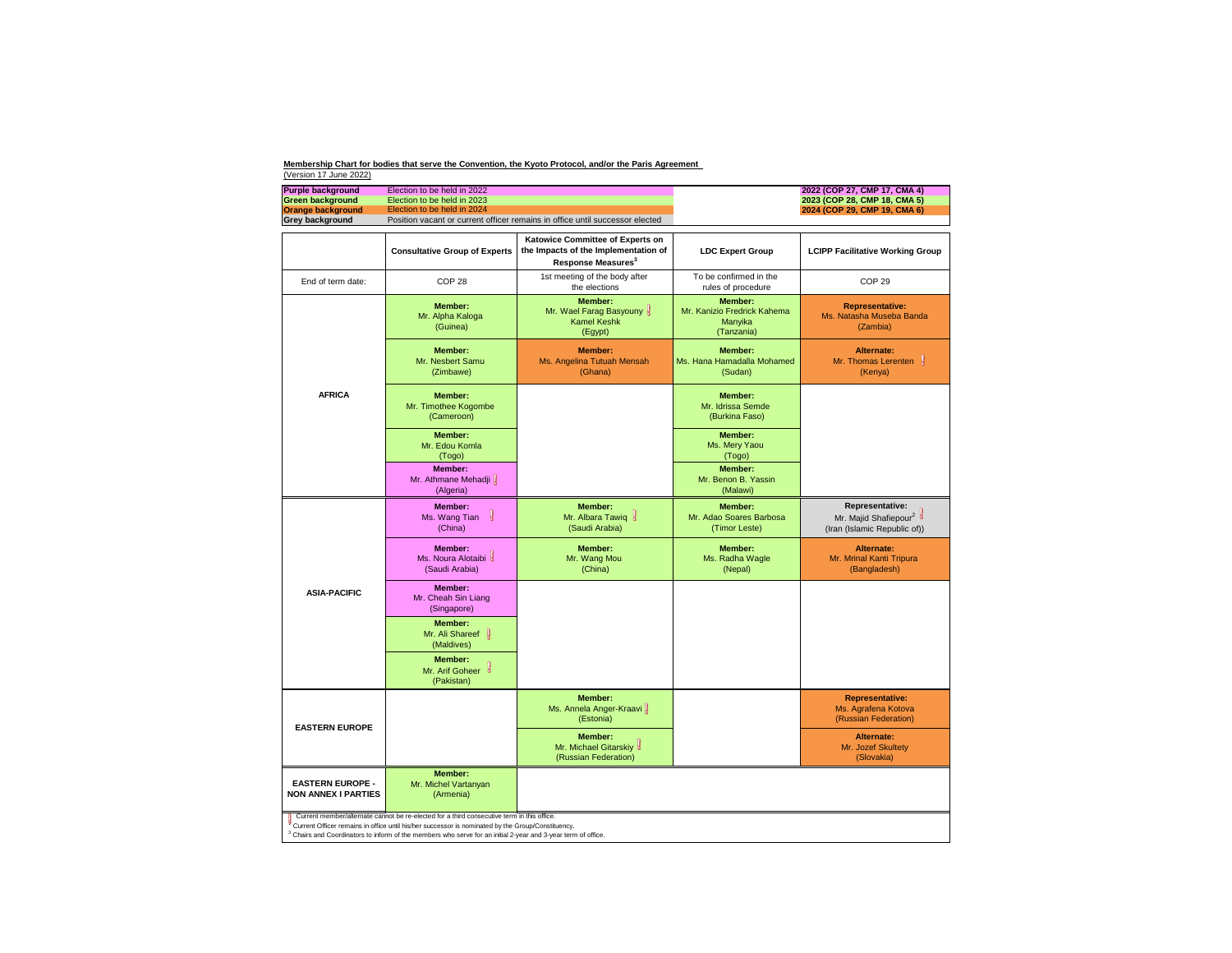|  | 2023 (COP 28, CMP 18, CMA 5)<br>2024 (COP 29, CMP 19, CMA 6) |  |  |  |
|--|--------------------------------------------------------------|--|--|--|
|  | <b>LCIPP Facilitative Working Group</b>                      |  |  |  |

| <b>Purple background</b> | Election to be held in 2022                                                                                                                                | 2022 (COP 27, CMP 17, CMA 4) |
|--------------------------|------------------------------------------------------------------------------------------------------------------------------------------------------------|------------------------------|
| <b>Green background</b>  | Election to be held in 2023                                                                                                                                | 2023 (COP 28, CMP 18, CMA 5) |
| <b>Orange background</b> | Election to be held in 2024                                                                                                                                | 2024 (COP 29, CMP 19, CMA 6) |
| <b>Grey background</b>   | Position vacant or current officer remains in office until successor elected                                                                               |                              |
|                          |                                                                                                                                                            |                              |
|                          | <b>Katowice Committee of Experts on</b><br>the contract of the contract of the contract of the contract of the contract of the contract of the contract of |                              |

|                   | <b>Consultative Group of Experts</b>                                                                                                                                                                                                                                                                                                     | Katowice Committee of Experts on<br>the Impacts of the Implementation of<br>Response Measures <sup>3</sup> | <b>LDC Expert Group</b>                                  | <b>LCIPP Facilitative Working Group</b>                                    |
|-------------------|------------------------------------------------------------------------------------------------------------------------------------------------------------------------------------------------------------------------------------------------------------------------------------------------------------------------------------------|------------------------------------------------------------------------------------------------------------|----------------------------------------------------------|----------------------------------------------------------------------------|
| End of term date: | COP <sub>28</sub>                                                                                                                                                                                                                                                                                                                        | 1st meeting of the body after<br>the elections                                                             | To be confirmed in the<br>rules of procedure             | COP <sub>29</sub>                                                          |
|                   | <b>Member:</b><br>Ms. Jenny Mager<br>(Chile)                                                                                                                                                                                                                                                                                             | <b>Member:</b><br>Mr. Federico Grullon &<br>(Dominican Republic)                                           |                                                          | <b>Representative:</b><br>Mr. Walter Gutierrez &<br>(Bolivia)              |
|                   | <b>Member:</b><br>Mr. Kenel Delusca $\int$<br>(Haiti)                                                                                                                                                                                                                                                                                    | <b>Member:</b><br>Mr. Arry Simon y<br>(Antigua and Barbuda)                                                |                                                          | Alternate:<br>Ms. Carmen Guadalupe Arias Otárola-<br>(Peru)                |
| <b>GRULAC</b>     | <b>Member:</b><br>Ms. Virginia Sena<br>(Uruguay)                                                                                                                                                                                                                                                                                         |                                                                                                            |                                                          |                                                                            |
|                   | <b>Member:</b><br>Mr. Marcelo Rocha<br>(Brazil)                                                                                                                                                                                                                                                                                          |                                                                                                            |                                                          |                                                                            |
|                   | <b>Member:</b><br>Mr. Carlos Méndez<br>(Venezuela)                                                                                                                                                                                                                                                                                       |                                                                                                            |                                                          |                                                                            |
| <b>WEOG</b>       |                                                                                                                                                                                                                                                                                                                                          | <b>Member:</b><br>Mr. Stig Svenningsen []<br>(Norway)                                                      |                                                          | <b>Representative:</b><br>Ms. Tiana Carter<br>(New Zealand)                |
|                   |                                                                                                                                                                                                                                                                                                                                          | <b>Member:</b><br>Ms. Catherine Goldberg<br>(United States of America)                                     |                                                          | <b>Alternate:</b><br>Ms. Lærke Marie Lund Petersen<br>(Sweden)             |
| <b>SIDS</b>       | <b>Member:</b><br>Mr. Orlando Rey Santos <sup>4</sup><br>(Cuba)                                                                                                                                                                                                                                                                          | <b>Member:</b><br>Mr. Peter Govindasamy<br>(Singapore)                                                     | <b>Member:</b><br>Mr. Kénel Delusca<br>(Haiti)           | <b>Representative:</b><br>Ms. Kathy Jetnil-Kijiner &<br>(Marshall Islands) |
|                   |                                                                                                                                                                                                                                                                                                                                          |                                                                                                            | <b>Member:</b><br>Ms. Jamie Ovia<br>(Tuvalu)             | <b>Alternate:</b><br>Hon. Cozier Frederick<br>(Dominica)                   |
|                   | <b>Member:</b><br>Mr. Fazle Rabbi Sadeque Ahmed<br>(Bangladesh)                                                                                                                                                                                                                                                                          | <b>Member:</b><br>Mr. Ousman Fall Sarr<br>(Senegal)                                                        | <b>Member:</b><br>Ms. Sonam Lhaden Khandu<br>(Bhutan)    | <b>Representative:</b><br>Ms. Radha Wagle<br>(Nepal)                       |
| <b>LDCs</b>       |                                                                                                                                                                                                                                                                                                                                          |                                                                                                            | <b>Member:</b><br>Mr. Mokoena France<br>(Lesotho)        | Alternate:<br>Mr. Elhadj Birama Diarra <sup>2</sup><br>(Mali)              |
|                   |                                                                                                                                                                                                                                                                                                                                          |                                                                                                            | <b>Member:</b><br>Mr. Gabriel Kpaka<br>(Sierra Leone)    |                                                                            |
|                   |                                                                                                                                                                                                                                                                                                                                          |                                                                                                            | <b>Member:</b><br>Mr. Payai Manyok John<br>(South Sudan) |                                                                            |
|                   | Current member/alternate cannot be re-elected for a third consecutive term in this office.<br><sup>2</sup> Current Officer remains in office until his/her successor is nominated by the Group/Constituency.<br><sup>3</sup> Chairs and Coordinators to inform of the members who serve for an initial 2-year and 3-year term of office. |                                                                                                            |                                                          |                                                                            |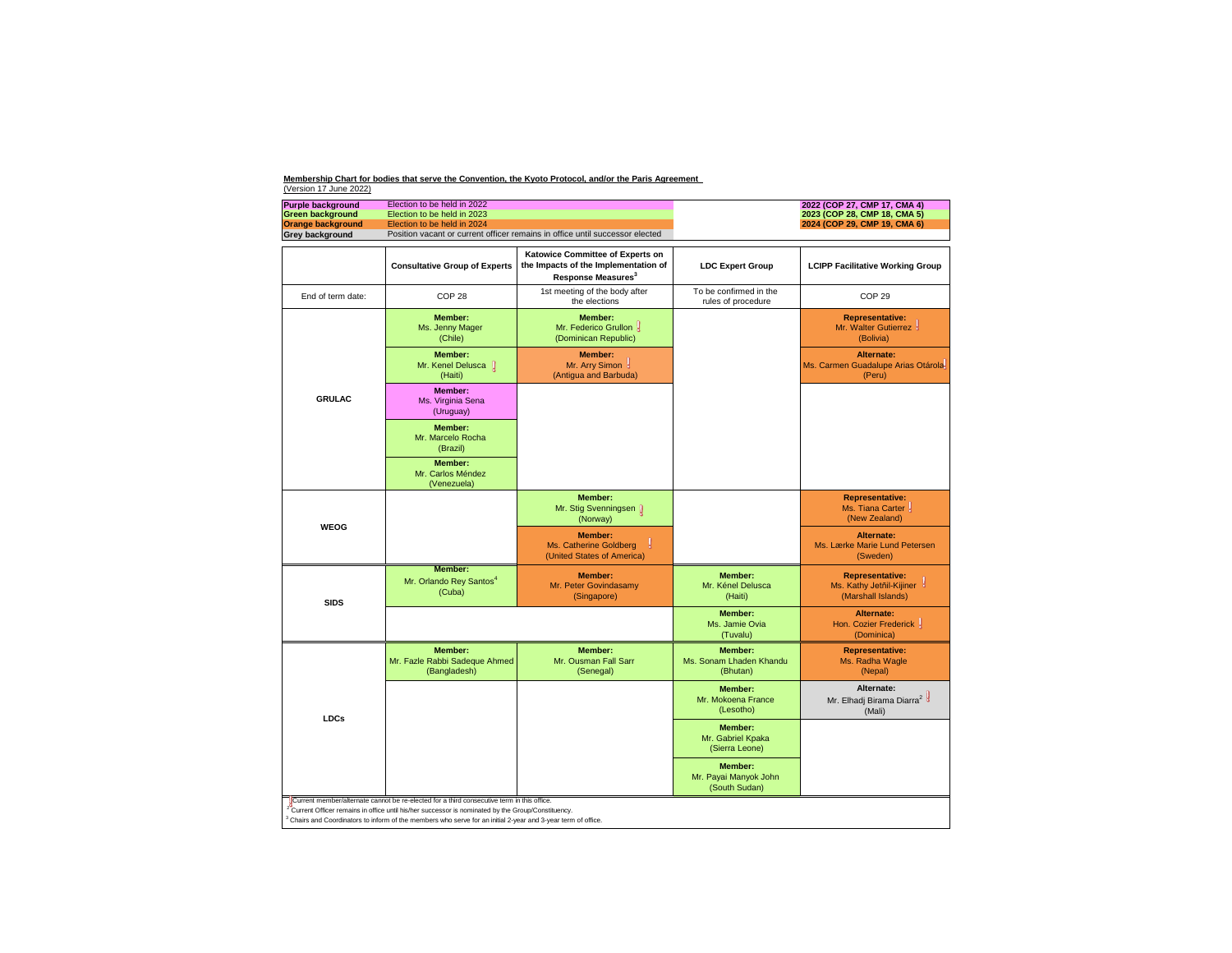| <b>Purple background</b><br><b>Green background</b> | Election to be held in 2022<br>Election to be held in 2023                                 |                                                                                                            |                                                                   | 2022 (COP 27, CMP 17, CMA 4)<br>2023 (COP 28, CMP 18, CMA 5) |
|-----------------------------------------------------|--------------------------------------------------------------------------------------------|------------------------------------------------------------------------------------------------------------|-------------------------------------------------------------------|--------------------------------------------------------------|
| <b>Orange background</b>                            | Election to be held in 2024                                                                |                                                                                                            |                                                                   | 2024 (COP 29, CMP 19, CMA 6)                                 |
| <b>Grey background</b>                              |                                                                                            | Position vacant or current officer remains in office until successor elected                               |                                                                   |                                                              |
|                                                     | <b>Consultative Group of Experts</b>                                                       | Katowice Committee of Experts on<br>the Impacts of the Implementation of<br>Response Measures <sup>3</sup> | <b>LDC Expert Group</b>                                           | <b>LCIPP Facilitative Working Group</b>                      |
| End of term date:                                   | COP <sub>28</sub>                                                                          | 1st meeting of the body after<br>the elections                                                             | To be confirmed in the<br>rules of procedure                      | COP <sub>29</sub>                                            |
|                                                     | <b>Member:</b><br>Ms. Toby Hedger &<br>(United States of America)                          |                                                                                                            |                                                                   |                                                              |
|                                                     | <b>Member:</b><br>Mr. Kadir Aksakal<br>(Turkey)                                            |                                                                                                            |                                                                   |                                                              |
| <b>ANNEX I</b>                                      | <b>Member:</b><br>Ms. Magdalena Józwicka-Olsen<br>(European Union)                         |                                                                                                            |                                                                   |                                                              |
| <b>PARTIES</b>                                      | <b>Member:</b><br>Ms. Victoria Novikova<br>(Belarus)                                       |                                                                                                            |                                                                   |                                                              |
|                                                     | <b>Member:</b><br>Mr. Michinobu Aoyama<br>(Japan)                                          |                                                                                                            |                                                                   |                                                              |
|                                                     | <b>Member:</b><br>Ms. Janka Szemesova<br>(Slovakia)                                        |                                                                                                            |                                                                   |                                                              |
|                                                     |                                                                                            |                                                                                                            | <b>Member:</b><br>Ms. Amina Laura Schild<br>(Germany)             |                                                              |
| <b>DEVELOPED COUNTRY</b>                            |                                                                                            |                                                                                                            | <b>Member:</b><br>Ms. Nikki Lulham<br>(Canada)                    |                                                              |
| <b>PARTIES</b>                                      |                                                                                            |                                                                                                            | <b>Member:</b><br>Ms. Jennifer Hobbs<br>(Ireland)                 |                                                              |
|                                                     |                                                                                            |                                                                                                            | <b>Member:</b><br>Ms. Laurie Ashley<br>(United States of America) |                                                              |
|                                                     | Current member/alternate cannot be re-elected for a third consecutive term in this office. |                                                                                                            |                                                                   |                                                              |

member from Jamaica (Mr. Omar Alcock) will serve the second year (2023).

 $4)$  In accordance with the communication dated 14 February 2022 from the Chair of AOSIS, the member from Cuba (Mr. Orlando Rey Santos) will serve the first year (2022) of the first term of office in this position, and th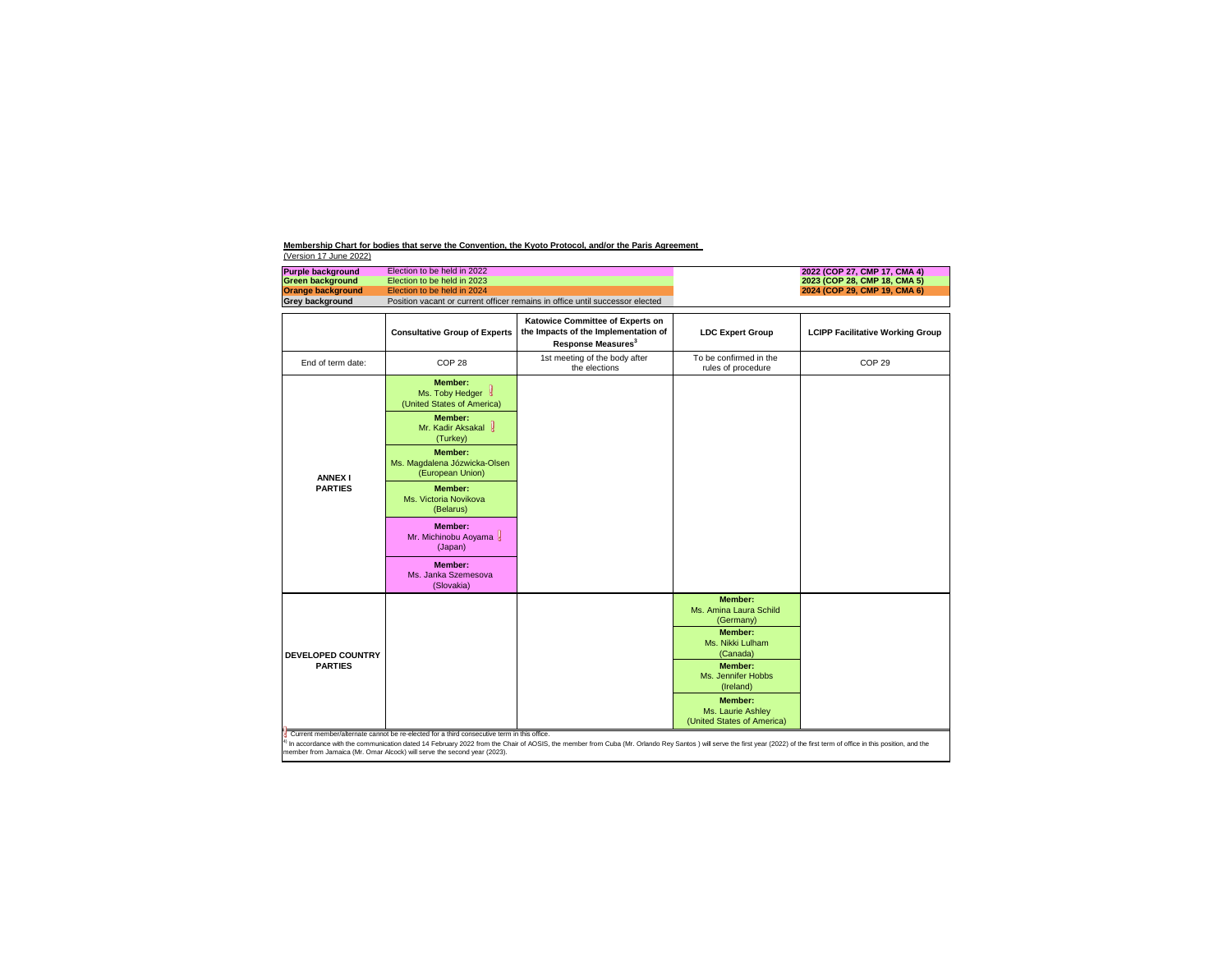| <b>Compliance Committee</b><br><b>Enforcement Branch</b>             | <b>JISC</b>                                    |
|----------------------------------------------------------------------|------------------------------------------------|
| 31 Dec. of last year of term                                         | 1st meeting of the body after the<br>elections |
| Member:<br>y<br>Mr. Yaw Osafo <sup>2</sup><br>(Ghana)                |                                                |
| Alternate:<br>Mr. George Wamukoya<br>(Kenya)                         |                                                |
|                                                                      |                                                |
|                                                                      |                                                |
| <b>Member:</b><br>Mr. Mohammad Alam <sup>2</sup><br>(Jordan)         |                                                |
| Alternate:<br>Mr. Leonardo Massai <sup>2</sup><br>(Papua New Guinea) |                                                |
|                                                                      |                                                |
|                                                                      |                                                |
|                                                                      |                                                |

| <b>Purple background</b> | Election to be held in 2022                                                  | 2022 (COP 27, CMP 17, CMA 4) |
|--------------------------|------------------------------------------------------------------------------|------------------------------|
| <b>Green background</b>  | Election to be held in 2023                                                  | 2023 (COP 28, CMP 18, CMA 5) |
| <b>Blue background</b>   | Elections to be held in 2025                                                 | 2025 (COP 30, CMP 19, CMA 7) |
| <b>Grey background</b>   | Position vacant or current officer remains in office until successor elected |                              |

|                     | <b>Adaptation Fund Board</b>                                                      | <b>CDM Executive Board</b>                                               | <b>Compliance Committee</b><br><b>Facilitative Branch</b> | <b>Compliance Committee</b><br><b>Enforcement Branch</b>             |
|---------------------|-----------------------------------------------------------------------------------|--------------------------------------------------------------------------|-----------------------------------------------------------|----------------------------------------------------------------------|
| End of term date:   | 1st meeting of the body after the<br>elections                                    | 1st meeting of the body after the<br>elections                           | 31 Dec. of last year of term                              | 31 Dec. of last year of term                                         |
|                     | <b>Member:</b><br>Ms. Patience Damptey<br>(Ghana)                                 | <b>Member:</b><br>Mr. El Hadji Mbaye Diagne<br>(Senegal)                 | <b>Member:</b><br>Ms. Veronica Jakarasi<br>(Zimbabwe)     | <b>Member:</b><br>ď<br>Mr. Yaw Osafo <sup>2</sup><br>(Ghana)         |
| <b>AFRICA</b>       | <b>Alternate:</b><br>Ms. Fatou Ndeye Gaye<br>(Gambia)                             | <b>Alternate:</b><br>Mr. Rachid Tahiri  <br>(Morocco)                    | Alternate:<br>Mr. Bubu Jallow <sup>2</sup><br>(Gambia)    | Alternate:<br>Mr. George Wamukoya<br>(Kenya)                         |
|                     | <b>Member:</b><br>Mr. Washington Zhakata<br>(Zimbawe)                             |                                                                          |                                                           |                                                                      |
|                     | <b>Alternate:</b><br>Mr. Ali Mohammed<br>(Somalia)                                |                                                                          |                                                           |                                                                      |
|                     |                                                                                   |                                                                          |                                                           |                                                                      |
|                     | <b>Member:</b><br>Ms. Sohee Gwag<br>(Republic of Korea)                           | <b>Member:</b><br>Mr. Sirous Vatankhah &<br>(Iran (Islamic Republic of)) | <b>Member:</b><br>Mr. Eyad AlJubran<br>(Saudi Arabia)     | <b>Member:</b><br>Mr. Mohammad Alam <sup>2</sup><br>(Jordan)         |
|                     | Alternate:<br>Ms. Sheyda Nematollahi Sarvestani<br>(Iran (Islamic Republic of)) [ | Alternate:<br>Ms. Hyun Jung Park<br>(Republic of Korea)                  | <b>Alternate:</b><br>Ms. Wang Tian<br>(China)             | Alternate:<br>Mr. Leonardo Massai <sup>2</sup><br>(Papua New Guinea) |
| <b>ASIA-PACIFIC</b> | <b>Member:</b><br>Mr. Albara Tawfiq<br>(Saudi Arabia)                             |                                                                          |                                                           |                                                                      |
|                     | <b>Alternate:</b><br>Mr. Ahmed Waheed<br>(Maldives)                               |                                                                          |                                                           |                                                                      |

2 Current Officer remains in office until his/her successor is nominated by the Group/Constituency.

**Membership Chart for bodies that serve the Convention, the Kyoto Protocol, and/or the Paris Agreement**  (Version 17 June 2022)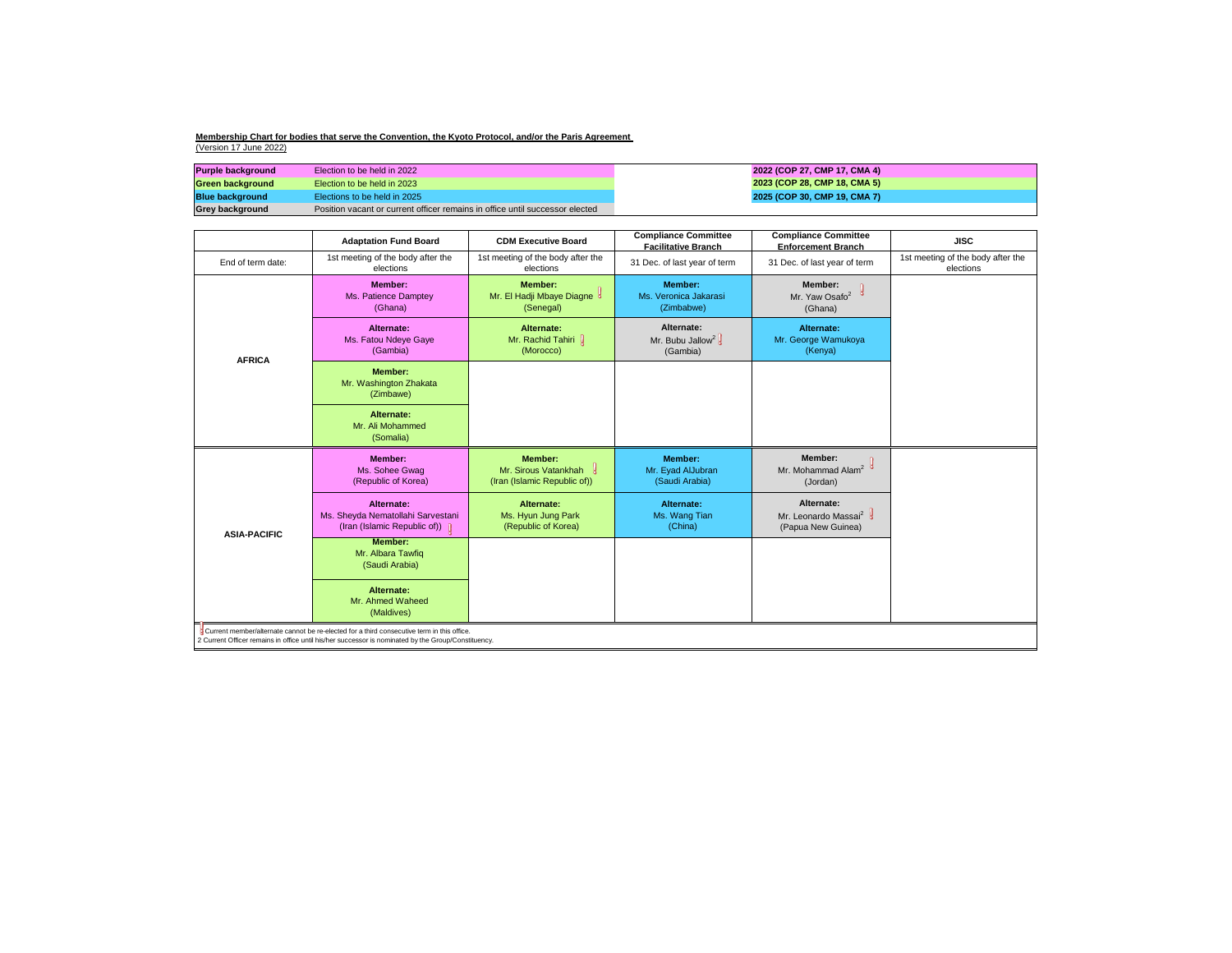| <b>Purple background</b> | Election to be held in 2022                                                  | 2022 (COP 27, CMP 17, CMA 4) |
|--------------------------|------------------------------------------------------------------------------|------------------------------|
| Green background_        | Election to be held in 2023                                                  | 2023 (COP 28, CMP 18, CMA 5) |
| <b>Blue background</b>   | Elections to be held in 2025                                                 | 2025 (COP 30, CMP 19, CMA 7) |
| <b>Grey background</b>   | Position vacant or current officer remains in office until successor elected |                              |

| <b>Compliance Committee</b><br><b>Enforcement Branch</b>     | <b>JISC</b>                                                                                |
|--------------------------------------------------------------|--------------------------------------------------------------------------------------------|
| 31 Dec. of last year of term                                 | 1st meeting of the body after the<br>elections                                             |
| <b>Member:</b><br>Ms. Iryna Rudzko <sup>2</sup><br>(Belarus) |                                                                                            |
| Alternate:<br>Nomination pending                             |                                                                                            |
|                                                              |                                                                                            |
|                                                              |                                                                                            |
| <b>Member:</b><br>Ms. Paulette Bynoe<br>(Guyana)             |                                                                                            |
| Alternate:<br>Nomination pending                             |                                                                                            |
|                                                              |                                                                                            |
|                                                              |                                                                                            |
|                                                              | , and Mr. Kenrick Williams (Brazil) will serve the second year (2023) of the first term of |

<sup>1</sup> Further to a communication dated 12 November 2021 from the Chair of GRULAC, Mr. Wenceslao Carrera Doral (Cuba) will serve the first year (2022) of the first term of office on this position, and Mr. Kenrick Williams (Br office on this position.

 $2$  Current Officer remains in office until his/her successor is nominated by the Group/Constituency.

|                       | <b>Adaptation Fund Board</b>                                         | <b>CDM Executive Board</b>                                | <b>Compliance Committee</b><br><b>Facilitative Branch</b>         | <b>Compliance Committee</b><br><b>Enforcement Branch</b>     |
|-----------------------|----------------------------------------------------------------------|-----------------------------------------------------------|-------------------------------------------------------------------|--------------------------------------------------------------|
| End of term date:     | 1st meeting of the body after the<br>elections                       | 1st meeting of the body after the<br>elections            | 31 Dec. of last year of term                                      | 31 Dec. of last year of term                                 |
|                       | <b>Member:</b><br>Ms. Ala Druta<br>(Moldova)                         | <b>Member:</b><br>g<br>Ms. Diana Harutyunyan<br>(Armenia) | <b>Member:</b><br>Mr. Siarhei Nikitsin<br>(Belarus)               | <b>Member:</b><br>Ms. Iryna Rudzko <sup>2</sup><br>(Belarus) |
| <b>EASTERN EUROPE</b> | Alternate:<br>Mr. Aram Ter-Zakaryan<br>(Armenia)                     | Alternate:<br>Q<br>Ms. Natalia Kushko<br>(Ukraine)        | <b>Alternate:</b><br>Mr. Valeriy Sedyakin<br>(Russian Federation) | Alternate:<br>Nomination pending                             |
|                       | <b>Member:</b><br>Ms. Joanna Milwicz vel Delach<br>(Poland)          |                                                           |                                                                   |                                                              |
|                       | <b>Alternate:</b><br>Ms. Maia Tskhvaradze<br>(Georgia)               |                                                           |                                                                   |                                                              |
| <b>GRULAC</b>         | <b>Member:</b><br>Ms. Margarita Caso Chávez<br>(Mexico)              | <b>Member:</b><br>Mr. Spencer Linus Thomas &<br>(Grenada) | Member:<br>Ms. Lisa Benjamin <sup>2</sup><br>(Bahamas)            | <b>Member:</b><br>Ms. Paulette Bynoe<br>(Guyana)             |
|                       | Alternate:<br>Ms. Mariana Kasprzyk<br>(Uruguay)                      | <b>Alternate:</b><br>Mr. José Domingos Miguez<br>(Brazil) | <b>Alternate:</b><br>Mr. Eduardo Silva Beso J<br>(Chile)          | Alternate:<br>Nomination pending                             |
|                       | <b>Member:</b><br>Mr. Wenceslao Carrera Doral <sup>1</sup><br>(Cuba) |                                                           |                                                                   |                                                              |
|                       | <b>Alternate:</b><br>Mr. Victor Viñas<br>(Dominican Republic)        |                                                           |                                                                   |                                                              |

Current member/alternate cannot be re-elected for a third consecutive term in this office.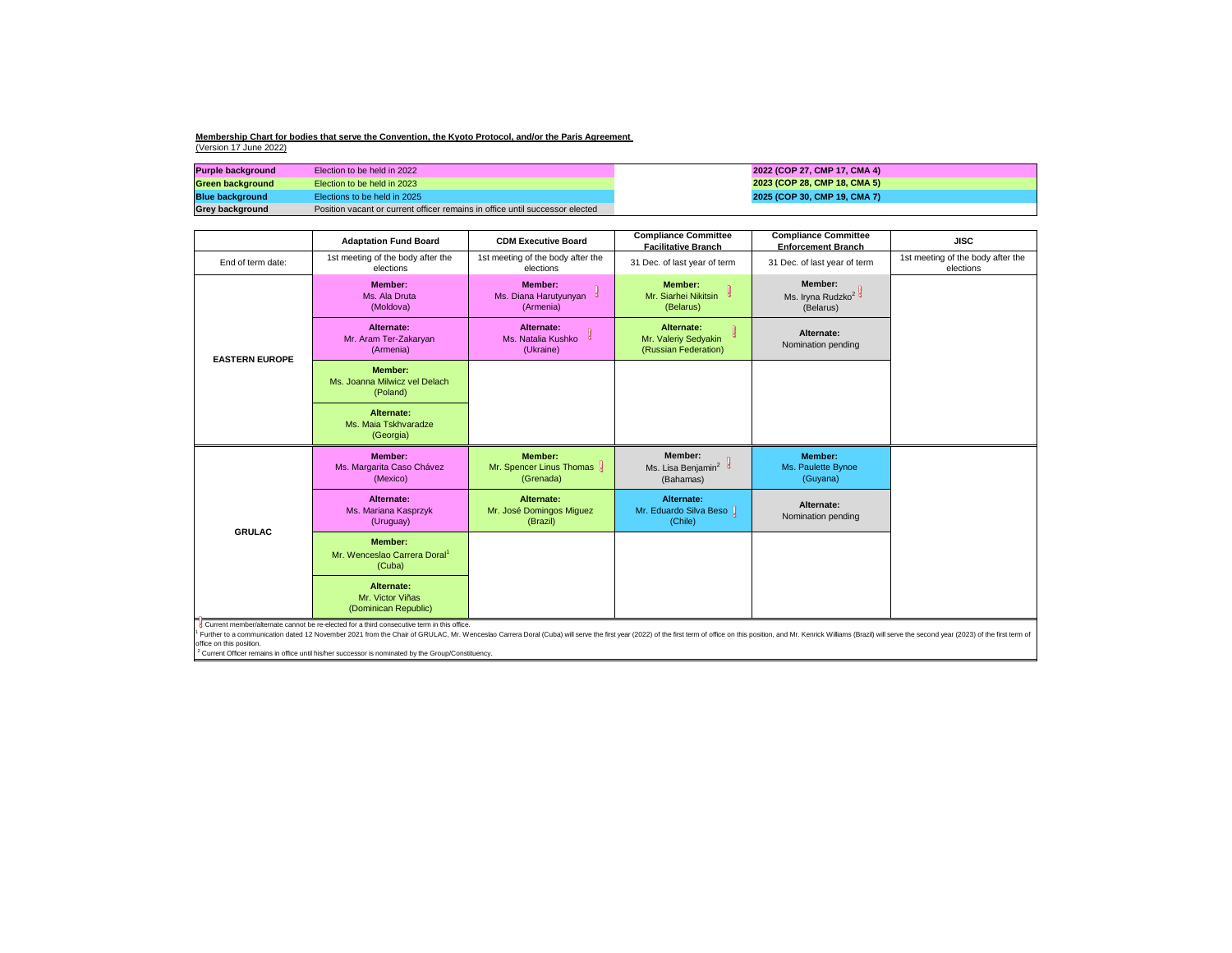| <b>Purple background</b> | Election to be held in 2022                                                  |
|--------------------------|------------------------------------------------------------------------------|
| <b>Green background</b>  | Election to be held in 2023                                                  |
| <b>Blue background</b>   | Elections to be held in 2025                                                 |
| <b>Grey background</b>   | Position vacant or current officer remains in office until successor elected |

In accordance with the communication dated 10 November 2021 from the Chair of AOSIS, the alternate member from the Seychelles (Ms. Angelique Pouponneau) will serve the first year (2022) of the first term of office in this Islands (Mr. Mani Mate) will serve the second year (2023) of the first term of office in this position.

|                                                                                                                                                                                                                                                                                                                                                        | <b>Adaptation Fund Board</b>                                        | <b>CDM Executive Board</b>                            | <b>Compliance Committee</b><br><b>Facilitative Branch</b> | <b>Compliance Committee</b><br><b>Enforcement Branch</b>    | <b>JISC</b>                                         |
|--------------------------------------------------------------------------------------------------------------------------------------------------------------------------------------------------------------------------------------------------------------------------------------------------------------------------------------------------------|---------------------------------------------------------------------|-------------------------------------------------------|-----------------------------------------------------------|-------------------------------------------------------------|-----------------------------------------------------|
| End of term date:                                                                                                                                                                                                                                                                                                                                      | 1st meeting of the body after the<br>elections                      | 1st meeting of the body after the<br>elections        | 31 Dec. of last year of term                              | 31 Dec. of last year of term                                | 1st meeting of the body after the<br>elections      |
|                                                                                                                                                                                                                                                                                                                                                        | <b>Member:</b><br>Ms. Mirjam Büdenbender<br>(Germany)               | <b>Member:</b><br>Mr. Frank Wolke<br>(Germany)        | <b>Member:</b><br>Mr. Gerhard Loibl<br>(Austria)          | <b>Member:</b><br>Ms. Karoliina Anttonen<br>(Finland)       |                                                     |
| <b>WEOG</b>                                                                                                                                                                                                                                                                                                                                            | Alternate:<br>Ms.Susana Castro-Acuna<br>(Spain)                     | Alternate:<br>Mr. Olivier Kassi<br>(Belgium)          | Alternate:<br>Mr. Johan Pettersson<br>(Sweden)            | Alternate:<br>Mr. Sebastien Nguyen-Bloch &<br>(Switzerland) |                                                     |
|                                                                                                                                                                                                                                                                                                                                                        | <b>Member:</b><br>Mr. Antonio Navarra<br>(Italy)                    |                                                       |                                                           |                                                             |                                                     |
|                                                                                                                                                                                                                                                                                                                                                        | Alternate:<br>Mr. Mattias Broman<br>(Sweden)                        |                                                       |                                                           |                                                             |                                                     |
|                                                                                                                                                                                                                                                                                                                                                        | <b>Member:</b><br>Mr. Michai Robertson<br>(Antigua & Barbuda)       | <b>Member:</b><br>Mr. Omar Yuvual Alcock<br>(Jamaica) | <b>Member:</b><br>Mr. Christopher Tavoa<br>(Vanuata)      | <b>Member:</b><br>Mr. Derrick Oderson<br>(Barbados)         | <b>Member:</b><br>Mr. Derrick Oderson<br>(Barbados) |
| <b>SIDS</b>                                                                                                                                                                                                                                                                                                                                            | Alternate:<br>Ms. Angelique Pouponneau <sup>1</sup><br>(Seychelles) | Alternate:<br>Mr. Amjad Abdulla<br>(Maldives)         | Alternate:<br>Mr. Robert Branch<br>(Grenada)              | Alternate:<br>Mr. Stanley Wapot<br>(Papua New Guinea)       | Alternate:<br>Mr. Albert Williams<br>(Vanuatu)      |
| <b>LDCs</b>                                                                                                                                                                                                                                                                                                                                            | <b>Member:</b><br>Mr. Idy Niang<br>(Senegal)                        |                                                       |                                                           |                                                             |                                                     |
|                                                                                                                                                                                                                                                                                                                                                        | Alternate:<br>Ms. Tshering Tashi <sup>d</sup><br>(Bhutan)           |                                                       |                                                           |                                                             |                                                     |
| <sup>o</sup> Current member/alternate cannot be re-elected for a third consecutive term in this office.<br>condense with the communication deted 10 November 2021 from the Choir of AOCIC, the elternate member from the Couchelles (Me<br>comic the first year (2022) of the first term of office in this position, and the offermate momber from the |                                                                     |                                                       |                                                           |                                                             |                                                     |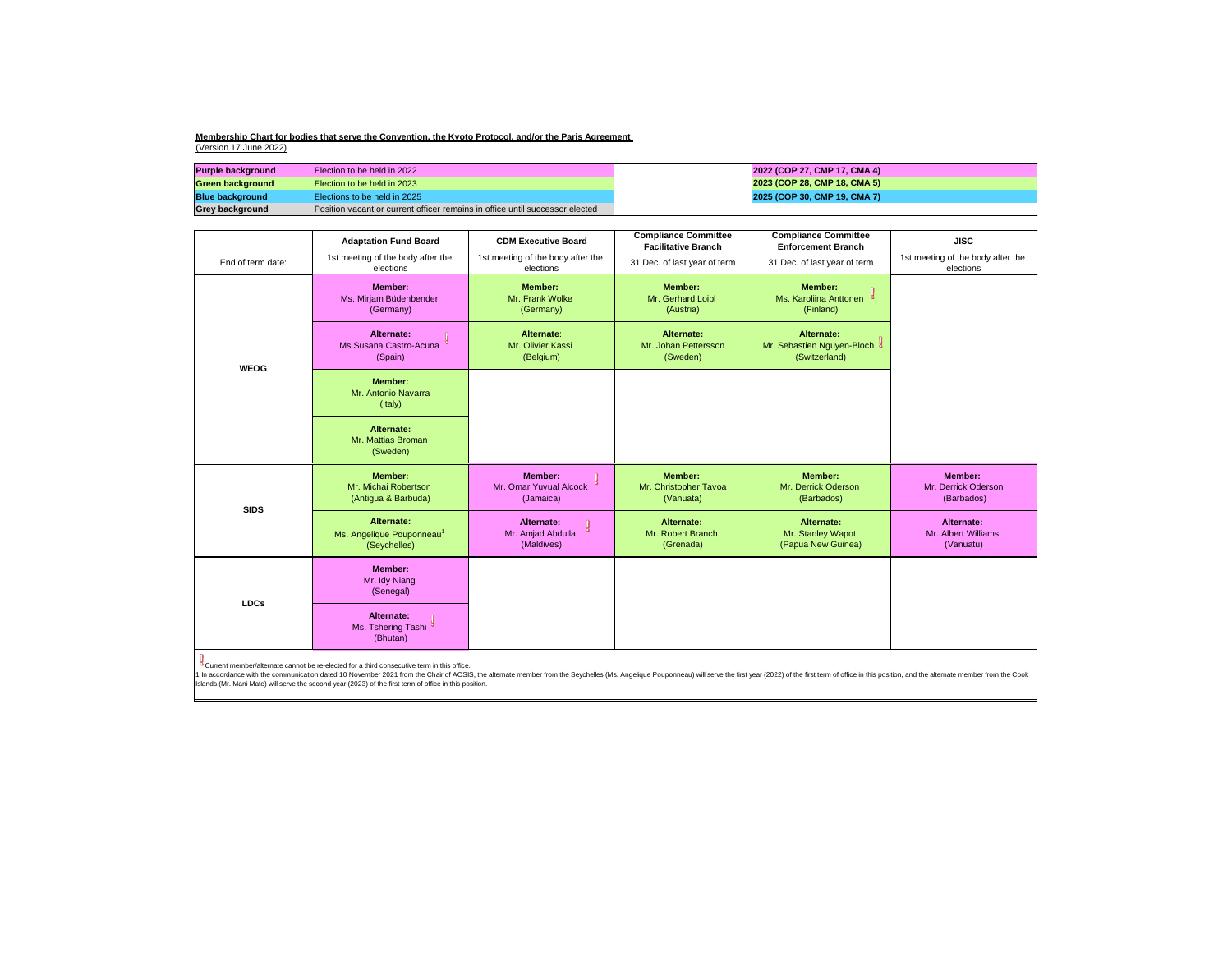| <b>Purple background</b> | Election to be held in 2022                                                  | 2022 (C) |
|--------------------------|------------------------------------------------------------------------------|----------|
| <b>Green background</b>  | Election to be held in 2023                                                  | 2023 (C) |
| <b>Blue background</b>   | Elections to be held in 2025                                                 | 2025 (C) |
| <b>Grey background</b>   | Position vacant or current officer remains in office until successor elected |          |

**Blue background in 2025 (COP 30, CMP 19, CMA 7) 2022 (COP 27, CMP 17, CMA 4) 2023 (COP 28, CMP 18, CMA 5)**

### **Membership Chart for bodies that serve the Convention, the Kyoto Protocol, and/or the Paris Agreement**  (Version 17 June 2022)

|                     | <b>Adaptation Fund Board</b>                                                               | <b>CDM Executive Board</b>                                           | <b>Compliance Committee</b><br><b>Facilitative Branch</b> | <b>Compliance Committee</b><br><b>Enforcement Branch</b>                   | <b>JISC</b>                                                          |
|---------------------|--------------------------------------------------------------------------------------------|----------------------------------------------------------------------|-----------------------------------------------------------|----------------------------------------------------------------------------|----------------------------------------------------------------------|
| End of term date:   | 1st meeting of the body after the<br>elections                                             | 1st meeting of the body after the<br>elections                       | 31 Dec. of last year of term                              | 31 Dec. of last year of term                                               | 1st meeting of the body after the<br>elections                       |
|                     | <b>Member:</b><br>Ms. Sylviane Bilgischer<br>(Belgium)                                     | <b>Member:</b><br>Mr. Lambert Schneider &<br>(European Union)        | <b>Member:</b><br>Mr. Kunihiko Shimada<br>(Japan)         | <b>Member:</b><br>Mr. Milan Zvara <sup>2</sup> $\frac{1}{8}$<br>(Slovakia) | <b>Member:</b><br>Ms. Vanessa Leonardi <sup>3</sup><br>(Italy)       |
|                     | Alternate:<br>Mr. Matthias Bachmann<br>(Switzerland)                                       | Alternate:<br>Mr. Kazunari Kainou<br>ೆ<br>(Japan)                    | Alternate:<br>Mr. Szymon Wisniewski<br>(Poland)           | <b>Alternate:</b><br>Ms. Loredana Dallora &<br>(Italy)                     | Alternate:<br>Mr. Konrad Räschke-Kessler<br>(Germany)                |
| <b>ANNEX I</b>      | <b>Member:</b><br>Mr. Marc Antoine Martin<br>(France)                                      | Member:<br>Mr. Piotr Dombrowicki<br>-g<br>(Poland)                   | <b>Member:</b><br>Mr. Martin Collins<br>(Ireland)         | <b>Member:</b><br>Mr. Arne Riedel<br>(Germany)                             | <b>Member:</b><br>Mr. Jakob Wiesbauer-Lenz <sup>8</sup><br>(Austria) |
| <b>PARTIES</b>      | <b>Alternate:</b><br>Mr. Kevin Adams<br>(United States of America)                         | <b>Alternate:</b><br>Ms. Anna Romanovskaya 8<br>(Russian Federation) | Alternate:<br>Nomination pending                          | Alternate:<br>Mr. Felix Zaharia &<br>(Romania)                             | Alternate:<br>Mr. Benoît Leguet<br>(France)                          |
|                     |                                                                                            |                                                                      |                                                           |                                                                            | <b>Member:</b><br>Mr. Takahiko Tagami<br>(Japan)                     |
|                     |                                                                                            |                                                                      |                                                           |                                                                            | Alternate:<br>Nomination pending                                     |
|                     |                                                                                            |                                                                      |                                                           |                                                                            | <b>Member:</b><br>Ms. Iryna Rudzko<br>(Belarus)                      |
|                     |                                                                                            |                                                                      |                                                           |                                                                            | Alternate:<br>Ms. Izabela Zbordwska<br>(Poland)                      |
| <b>ANNEX I EITS</b> |                                                                                            |                                                                      |                                                           |                                                                            | <b>Member:</b><br>Ms. Veneta Borikova<br>(Bulgaria)                  |
| <b>PARTIES</b>      |                                                                                            |                                                                      |                                                           |                                                                            | Alternate:<br>Ms. Volha Vasilevskaya <sup>2</sup><br>(Belarus)       |
|                     |                                                                                            |                                                                      |                                                           |                                                                            | <b>Member:</b><br>Nomination pending                                 |
|                     | Current member/alternate cannot be re-elected for a third consecutive term in this office. |                                                                      |                                                           |                                                                            | Alternate:<br>Ms. Gherghita Nicodim &<br>(Romania)                   |
|                     |                                                                                            |                                                                      |                                                           |                                                                            |                                                                      |

<sup>3</sup> Current Officer remains in office until his/her successor is nominated by the Group/Constituency.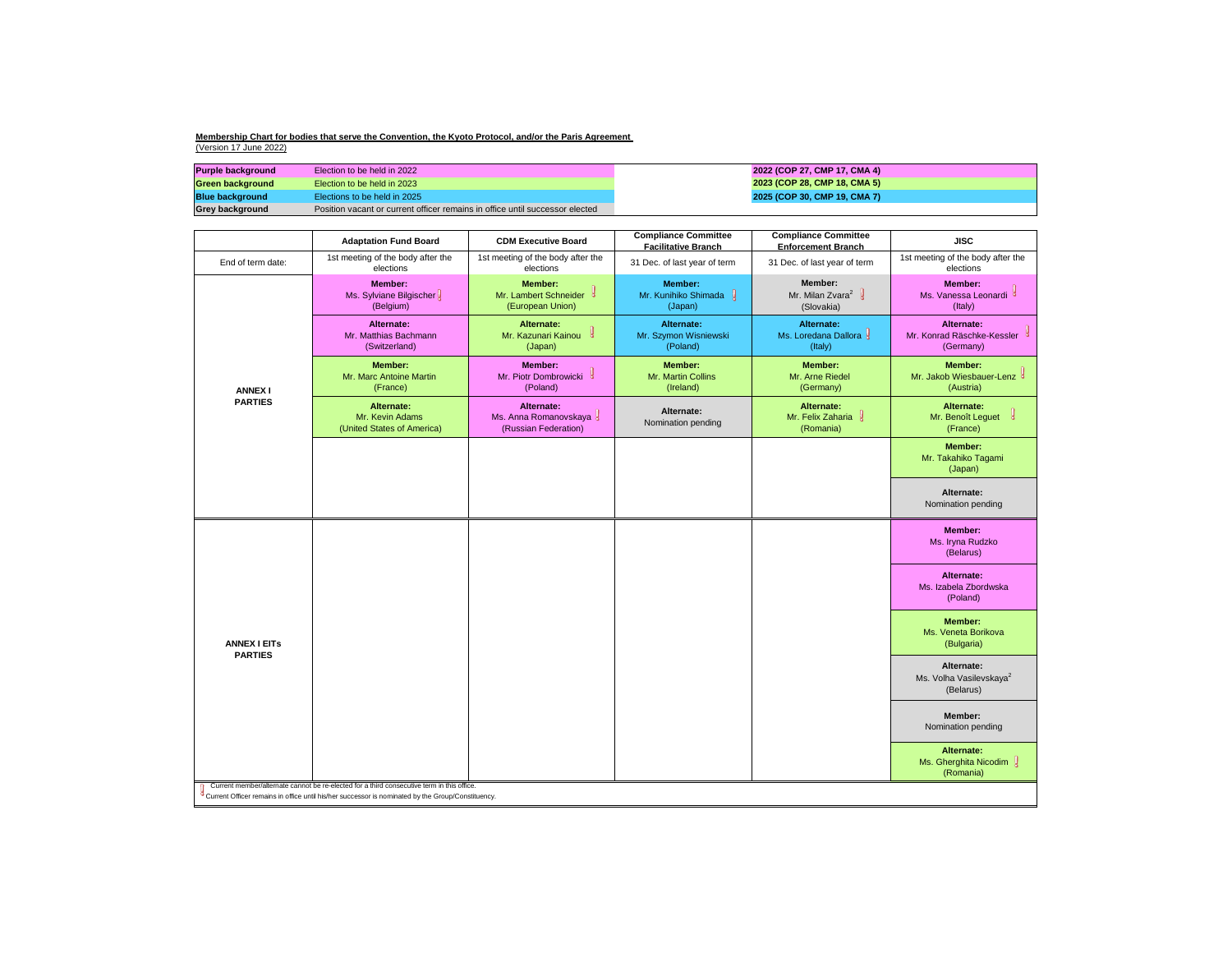| <b>Purple background</b> | Election to be held in 2022                                                  |
|--------------------------|------------------------------------------------------------------------------|
| <b>Green background</b>  | Election to be held in 2023                                                  |
| <b>Blue background</b>   | Elections to be held in 2025                                                 |
| <b>Grey background</b>   | Position vacant or current officer remains in office until successor elected |

|                                      | <b>Adaptation Fund Board</b>                                | <b>CDM Executive Board</b>                                                | <b>Compliance Committee</b><br><b>Facilitative Branch</b>                | <b>Compliance Committee</b><br><b>Enforcement Branch</b>         | <b>JISC</b>                                                                 |
|--------------------------------------|-------------------------------------------------------------|---------------------------------------------------------------------------|--------------------------------------------------------------------------|------------------------------------------------------------------|-----------------------------------------------------------------------------|
| End of term date:                    | 1st meeting of the body after the<br>elections              | 1st meeting of the body after the<br>elections                            | 31 Dec. of last year of term                                             | 31 Dec. of last year of term                                     | 1st meeting of the body after the<br>elections                              |
|                                      | <b>Member:</b><br>Mr. Ali Waqas Malik<br>(Pakistan)         | <b>Member:</b><br>Mr. Muhammad Irfan Tariq<br>(Pakistan)                  | Member:<br>Mr. Mamadou Diobe Gueye <sup>2</sup> $\parallel$<br>(Senegal) | <b>Member:</b><br>Mr. Ahmad Rajabi <sup>2</sup><br>$($ lran $)$  | <b>Member:</b><br>Mr. Kyekyeku Oppong-Boadi <sup>2</sup><br>(Ghana) U       |
|                                      | Alternate:<br>Ms. Naima Oumoussa<br>(Morocco)               | Alternate:<br>Mr. Kamal Djemouai<br>(Algeria)                             | Alternate:<br>Ms. Jimena Nieto <sup>2</sup><br>(Colombia)                | Alternate:<br>Mr. Ba Moussa <sup>2</sup><br>(Mauritania)         | Alternate:<br>Mr. Carlos Fuller <sup>2</sup><br>(Belize)                    |
| <b>NON ANNEX I</b><br><b>PARTIES</b> | <b>Member:</b><br>Mr. Luca Di Pietro Paolo &<br>(Argentina) | <b>Member:</b><br>Mr. Moises Alvarez <sup>3</sup><br>(Dominican Republic) | <b>Member:</b><br>Ms. Anne Omambia<br>(Kenya)                            | Member:<br>Nomination pending                                    | Member:<br>Mr. Ahmed Waheed <sup>2</sup><br>(Maldives)                      |
|                                      | <b>Alternate:</b><br>Mr. Ahmadou Sebory Toure<br>(Guinea)   | Alternate:<br>Ms. Asmau Jibril<br>(Nigeria)                               | Alternate:<br>Nomination pending                                         | <b>Alternate:</b><br>Ms. Ratnasari Wargahadibrata<br>(Indonesia) | Alternate:<br>Mr. Md Ziaul Haque <sup>2</sup><br>(Bangladesh)               |
|                                      |                                                             |                                                                           |                                                                          |                                                                  | <b>Member:</b><br>Mr. Emil Calles <sup>2</sup> $\frac{1}{3}$<br>(Venezuela) |
|                                      |                                                             |                                                                           |                                                                          |                                                                  | Alternate:<br>Mr. Agrè M. Richemond Assie <sup>2</sup><br>(Cotê d'Ivoire)   |
| $\mathbb{R}$                         |                                                             |                                                                           |                                                                          |                                                                  |                                                                             |

Current member/alternate cannot be re-elected for a third consecutive term in this office.

 $2$  Current Officer remains in office until his/her successor is nominated by the Group/Constituency.

<sup>3</sup> In accordance with the communication dated 12 December 2019 from the Chair of GRULAC, the member from Brazil (Mr. José Miguez) will serve the first year (2020) of the first term of office in this position, and the memb Dominican Republic (Mr. Moises Alvarez) will serve the second year (2021) of the first term of office in this position. In a communication dated 3 July 2020, the Chair of GRULAC informed that Mr. José Miguez will serve in by Mr. Moises Alvarez who will serve for the remainder of the term.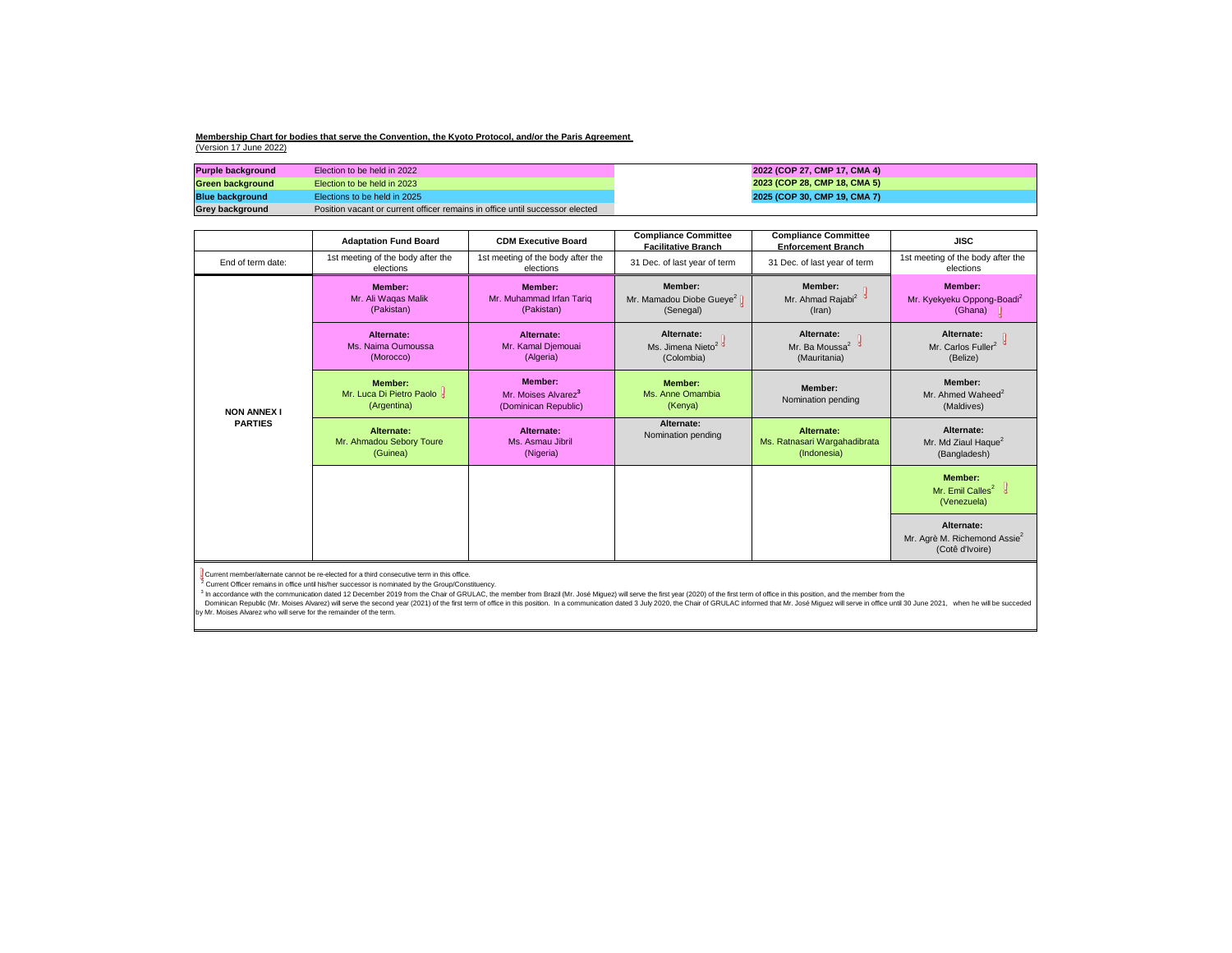2<br>In accordance with the communication dated 16 June 2022 from the Chair of the Asia-Pacific Group, the candidates serving in the positions of member and alternate member of the Supervisory Body nominated by the Asia-Pacific Group is based on the understanding reached within the Asia-Pacific Group, which has been communicated to the secretariat.

| <b>Pink background</b><br><b>Green background</b><br><b>Orange background</b><br><b>Grey background</b> | Election to be held in 2022<br>Election to be held in 2023<br>Election to be held in 2024<br>Position vacant as nomination pending | 2022 (COP 27, CMP 17, CMA 4)<br>2023 (COP 28, CMP 18, CMA 5)<br>2024 (COP 29, CMP 18, CMA 6) |
|---------------------------------------------------------------------------------------------------------|------------------------------------------------------------------------------------------------------------------------------------|----------------------------------------------------------------------------------------------|
|                                                                                                         | Committee to facilitate implementation and<br>promote compliance referred to in Article 15.2<br>of the Paris Agreement             | Supervisory Body established under Article 6.4, of<br>the Paris Agreement                    |
| End of term date:                                                                                       | 31 December of last year of term                                                                                                   | 1st meeting of the body after the elections                                                  |
|                                                                                                         | <b>Member:</b><br>Ms. Selam Kidane-Abebe<br>(Ethiopia)                                                                             | Member:<br>Mr. Mbaye Diagne<br>(Senegal)                                                     |
| <b>AFRICA</b>                                                                                           | <b>Alternate:</b><br>Ms. Mominata Compaore<br>(Burkina Faso)                                                                       | <b>Alternate:</b><br>Mr. Tirivanhu Muhwati<br>(Zimbabwe)                                     |
|                                                                                                         | <b>Member:</b><br>Mr. Happy Khambule<br>(South Africa)                                                                             | <b>Member:</b><br>Mr. Mkhuthazi Steleki<br>(South Africa)                                    |
|                                                                                                         | <b>Alternate:</b><br>Mr. Chokri Mezghani<br>(Tunisia)                                                                              | <b>Alternate:</b><br>Mr. Alick Muvundika<br>(Zambia)                                         |
|                                                                                                         | <b>Member:</b><br>Mr. Shang Baoxi<br>(China)                                                                                       | <b>Member:</b><br>Ms. Maria Jishi<br>(Saudi Arabia)                                          |
| $ASIA-PACIFIC2$                                                                                         | <b>Alternate:</b><br>Mr. Tomonobu Sato<br>(Japan)                                                                                  | <b>Alternate:</b><br>Mr. Duan Maosheng<br>(China)                                            |
|                                                                                                         | <b>Member:</b><br>Mr. Haseeb Gohar<br>(Pakistan)                                                                                   | <b>Member:</b><br>Mr. Kazuhisa Koakutsu<br>(Japan)                                           |
|                                                                                                         | Alternate:<br>Mr. Seung Jick Yoo<br>(Republic of Korea)                                                                            | Alternate:<br>Ms. Rajasree Ray<br>(India)                                                    |
|                                                                                                         | <b>Member:</b><br>Mr. Grigory Yulkin<br>(Russian Federation)                                                                       | <b>Member:</b><br>Ms. Olga Gassan-zade<br>(Ukraine)                                          |
| <b>EASTERN EUROPE</b>                                                                                   | Alternate:<br>Mr. Ivan Narkevitch<br>(Belarus)                                                                                     | <b>Alternate:</b><br>Ms. Maia Tskhvatadze<br>(Georgia)                                       |
|                                                                                                         | <b>Member:</b><br>Ms. Eva Adamová<br>(Czechia)                                                                                     | <b>Member:</b><br>Mr. Piotr Dombrovicki<br>(Poland)                                          |
|                                                                                                         | <b>Alternate:</b><br>Mr. Grzegorz Grobicki<br>(Poland)                                                                             | <b>Alternate:</b><br>Ms .Imre Bányász<br>(Estonia)                                           |

Current member/alternate cannot be re-elected for a third consecutive term in this office.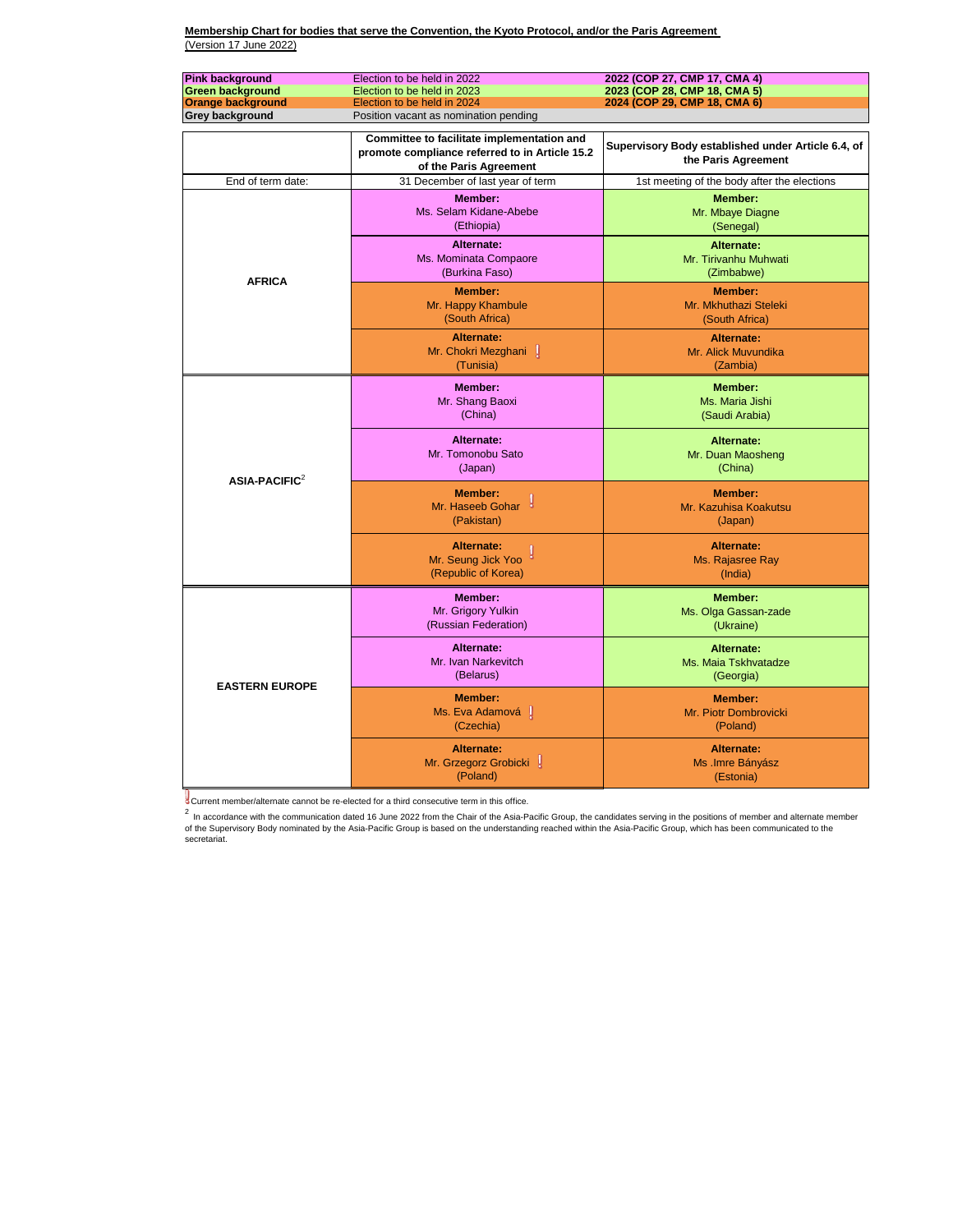<sup>3</sup>In accordance with a communication dated 16 June 2022 from the Chair of the GRULAC, GRULAC Parties agreed on candidates for positions of member and alternate member on the Supervisory Body for elections held at CMA 3 (2021), and elections to be held at CMA 5 (2023) and CMA 6 (2024), respectively.

 $^4$  Chairs and Coordinators to inform of the members and their alternates who serve for an initial 2-year and 3-year term of office.

 $<sup>5</sup>$  In accordance with the communication dated 27 May 2022 from the Chair of WEOG, the alternate member from Switzerland will serve in the first two years and the alternate</sup> member from Austria will serve the third year.

| <b>Pink background</b><br><b>Green background</b><br><b>Orange background</b> | Election to be held in 2022<br>Election to be held in 2023<br>Election to be held in 2024                                                                       | 2022 (COP 27, CMP 17, CMA 4)<br>2023 (COP 28, CMP 18, CMA 5)<br>2024 (COP 29, CMP 18, CMA 6) |
|-------------------------------------------------------------------------------|-----------------------------------------------------------------------------------------------------------------------------------------------------------------|----------------------------------------------------------------------------------------------|
| <b>Grey background</b>                                                        | Position vacant as nomination pending<br>Committee to facilitate implementation and<br>promote compliance referred to in Article 15.2<br>of the Paris Agreement | Supervisory Body established under Article 6.4, of<br>the Paris Agreement                    |
| End of term date:                                                             | 31 December of last year of term                                                                                                                                | 1st meeting of the body after the elections                                                  |
|                                                                               | <b>Member:</b><br>Mr. José Félix Pinto-Bazurco Barandiarán<br>(Peru)                                                                                            | <b>Member:</b><br>Mr. N. Charles Hamilton<br>(Bahamas)                                       |
| <b>GRULAC</b> <sup>3</sup>                                                    | <b>Alternate:</b><br>Mr. Michai Robertson<br>(Antigua and Barbuda)                                                                                              | <b>Alternate:</b><br>Mr. Derrick Oderson<br>(Barbados)                                       |
|                                                                               | <b>Member:</b><br>Ms. Jimena Nieto<br>(Colombia)                                                                                                                | <b>Member:</b><br>Mr. Felipe de León<br>(Costa Rica)                                         |
|                                                                               | Alternate:<br>Mr. Edgar Fernandez Fernandez<br>(Costa Rica)                                                                                                     | Alternate:<br>Mr. Eduardo Williams Calvo Buendía<br>(Peru)                                   |
|                                                                               | Member:<br>Mr. Jacob Werksman<br>(United Kingdom of Great Britain and Northern<br>Ireland)                                                                      | <b>Member:</b><br>Mr. Martin Hession<br>(Ireland)                                            |
| <b>WEOG</b>                                                                   | Alternate:<br>Mr. Johan Pettersson<br>(Sweden)                                                                                                                  | <b>Alternate:</b><br>Ms. Emily Mathias<br>(New Zealand)                                      |
|                                                                               | <b>Member:</b><br>Ms. Christina Voigt<br>(Norway)                                                                                                               | <b>Member:</b><br>Ms. Molly Peters-Stanley<br>(United States of America)                     |
|                                                                               | <b>Alternate:</b><br><b>Mr. Andrew Neustaetter</b><br>(United States of America)                                                                                | <b>Alternate:</b><br>Mr. Simon Fellermeyer <sup>5</sup><br>(Switzerland)                     |
| <b>SIDS</b>                                                                   | Member:<br>Ms. Rueanna Haynes<br>(Trinidad and Tobago)                                                                                                          | <b>Member:</b><br>Ms. Kristin Qui <sup>4</sup><br>(Trinidad and Tobago)                      |
|                                                                               | Alternate:<br>Ms. Diane Tan<br>(Singapore)                                                                                                                      | Alternate:<br>Mr. Benedict Chia<br>(Singapore)                                               |
| <b>LDCs</b>                                                                   | <b>Member:</b><br>Mr. Ziaul Haque<br>(Bangladesh)                                                                                                               | <b>Member:</b><br>Mr. Gebru Jember <sup>4</sup><br>(Ethiopia)                                |
|                                                                               | Alternate:<br>Ms. Eunice Asinguza<br>(Uganda)                                                                                                                   | <b>Alternate:</b><br>Mr. Manjeet Dhakal<br>(Nepal)                                           |

Current member/alternate cannot be re-elected for a third consecutive term in this office.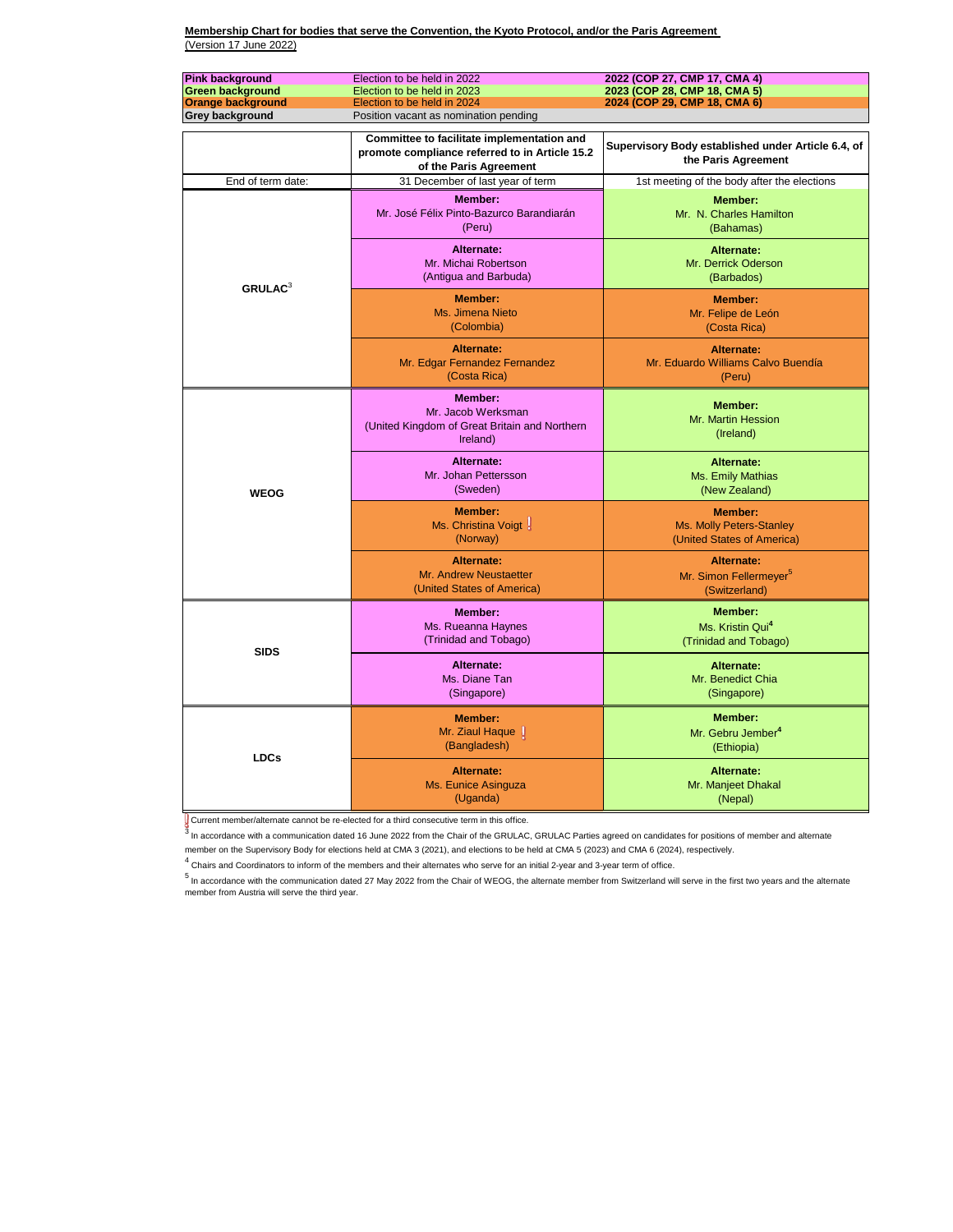| <b>Green background</b>                                                                                       | Election to be held in 2023                                                   |                                                             |                                                                                                    | 2023 (COP 28, CMP 18, CMA 5)                  |
|---------------------------------------------------------------------------------------------------------------|-------------------------------------------------------------------------------|-------------------------------------------------------------|----------------------------------------------------------------------------------------------------|-----------------------------------------------|
| <b>Orange background</b>                                                                                      | Election to be held in 2024                                                   |                                                             |                                                                                                    | 2024 (COP 29, CMP 18, CMA 6)                  |
| <b>Grey background</b>                                                                                        | Position vacant as nomination pending                                         |                                                             |                                                                                                    |                                               |
|                                                                                                               |                                                                               |                                                             |                                                                                                    |                                               |
|                                                                                                               | <b>Advisory Board of the CTCN</b>                                             | <b>Consultative Group of Experts</b>                        | <b>Katowice Committee of Experts</b><br>on the Impacts of the<br><b>Implementation of Response</b> | LCIPP Facilitative Working Group <sup>1</sup> |
| End of term date:                                                                                             | 1st meeting of the body after the<br>elections                                | Relevant COP session                                        | 1st meeting of the body after<br>the elections                                                     | COP <sub>29</sub>                             |
| Intergovernmental<br><b>Organizations</b><br><b>Representatives</b>                                           |                                                                               | <b>Member:</b><br>Ms. Eva Huttova<br>(UNDP)                 | <b>Member:</b><br>Mr. Jan-Willem Van de Ven U<br>(EBRD)                                            |                                               |
|                                                                                                               |                                                                               | <b>Member:</b><br>Ms. Miriam Hinostroza<br>(UN Environment) | <b>Member:</b><br>Mr. Moustapha Kamal Gueye I<br>(ILO)                                             |                                               |
|                                                                                                               |                                                                               | <b>Member:</b><br>Mr. Kiyoto Tanabe<br>(IPCC)               |                                                                                                    |                                               |
| <b>UNFCCC Non-</b><br>Governmental<br><b>Organisations</b><br><b>Constituencies</b><br><b>Representatives</b> | <b>Member:</b><br>Mr. Henrique Schneider<br>(BINGOs)                          |                                                             |                                                                                                    |                                               |
|                                                                                                               | <b>Member:</b><br>Mr. Ian Rivera<br>(ENGOs)                                   |                                                             |                                                                                                    |                                               |
|                                                                                                               | <b>Member:</b><br>Mr. Dr. Handaine Mohamed<br>(IPO)                           |                                                             |                                                                                                    |                                               |
|                                                                                                               | <b>Member:</b><br>Mr. Matthias Honegger<br>(RINGOs)                           |                                                             |                                                                                                    |                                               |
|                                                                                                               | <b>Member:</b><br>Ms. Honourine Tambe<br>(YOUNGOs)                            |                                                             |                                                                                                    |                                               |
|                                                                                                               | <b>Member:</b><br>Ms. Anne Barre<br>(WGC)                                     |                                                             |                                                                                                    |                                               |
| <b>UNFCCC bodies</b><br><b>Representatives</b>                                                                | <b>Member:</b><br>Mr. Kazem Kashefi<br>(Adaptation Committee)                 |                                                             |                                                                                                    |                                               |
|                                                                                                               | <b>Member:</b><br>(Vacant)<br>(Green Climate Fund)                            |                                                             |                                                                                                    |                                               |
|                                                                                                               | <b>Member:</b><br>Ms. Rose Mwebaza<br>(CTCN Director)                         |                                                             |                                                                                                    |                                               |
|                                                                                                               | Member:<br>Mr. Ambrosio Yobanolo del Real<br>(Technology Executive Committee) |                                                             |                                                                                                    |                                               |
|                                                                                                               | <b>Member:</b><br>Mr. Stig Svenningsen<br>(Technology Executive Committee)    |                                                             |                                                                                                    |                                               |
|                                                                                                               | <b>Member:</b><br>Ms. Vicky Noens<br>(Standing Committee on Finance)          |                                                             |                                                                                                    |                                               |

# **Table II: Organizations Membership**